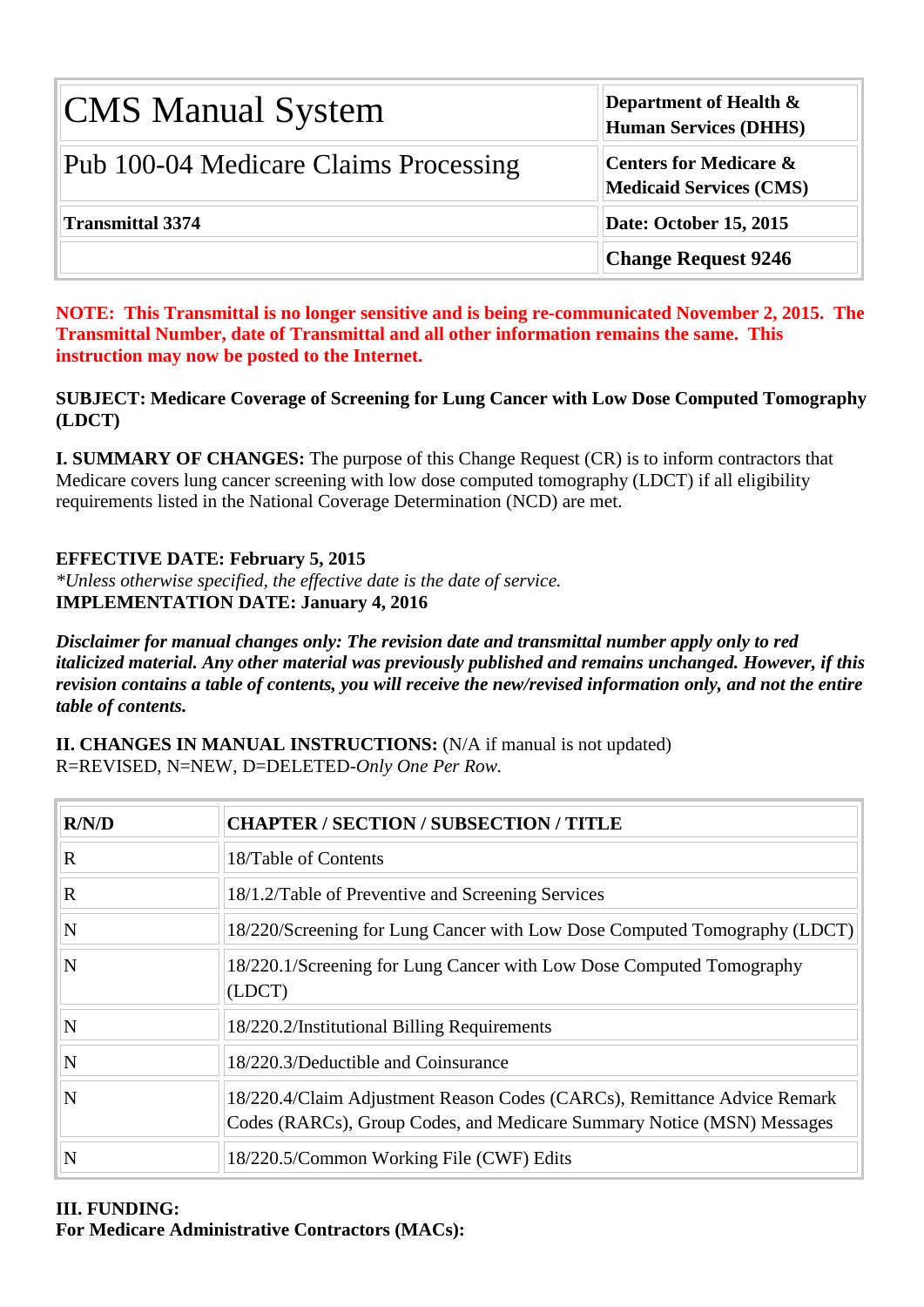The Medicare Administrative Contractor is hereby advised that this constitutes technical direction as defined in your contract. CMS does not construe this as a change to the MAC Statement of Work. The contractor is not obligated to incur costs in excess of the amounts allotted in your contract unless and until specifically authorized by the Contracting Officer. If the contractor considers anything provided, as described above, to be outside the current scope of work, the contractor shall withhold performance on the part(s) in question and immediately notify the Contracting Officer, in writing or by e-mail, and request formal directions regarding continued performance requirements.

#### **IV. ATTACHMENTS:**

**Business Requirements Manual Instruction**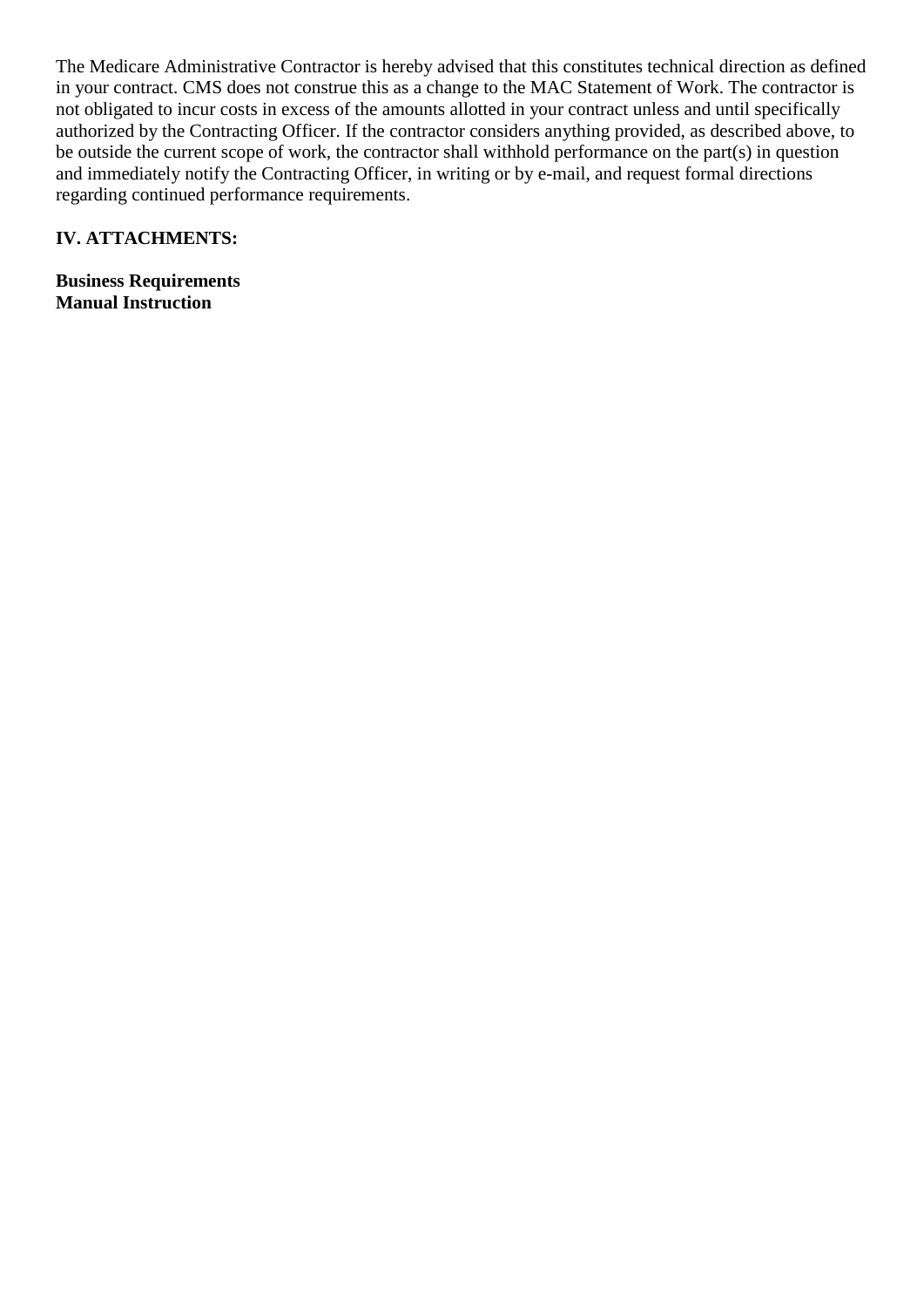## **Attachment - Business Requirements**

| <b>Pub. 100-04</b> | <b>Transmittal: 3374</b> | Date: October 15, 2015 | <b>Change Request: 9246</b> |
|--------------------|--------------------------|------------------------|-----------------------------|
|--------------------|--------------------------|------------------------|-----------------------------|

**NOTE: This Transmittal is no longer sensitive and is being re-communicated November 2, 2015. The Transmittal Number, date of Transmittal and all other information remains the same. This instruction may now be posted to the Internet.**

**SUBJECT: Medicare Coverage of Screening for Lung Cancer with Low Dose Computed Tomography (LDCT)**

**EFFECTIVE DATE: February 5, 2015** *\*Unless otherwise specified, the effective date is the date of service.* **IMPLEMENTATION DATE: January 4, 2016**

#### **I. GENERAL INFORMATION**

**A. Background:** Pursuant to §1861(ddd) of the Social Security Act, the Centers for Medicare and Medicaid Services (CMS) may add coverage of "additional preventive services" through the Medicare National Coverage Determinations (NCD) process. The "additional preventive services" must meet all of the following criteria: (1) reasonable and necessary for the prevention or early detection of illness or disability, (2) recommended with a grade of A or B by the United States Preventive Services Task Force (USPSTF), and, (3) appropriate for individuals entitled to benefits under Part A or enrolled under Part B.

The CMS reviewed the evidence for lung cancer screening with low dose computed tomography (LDCT) and determined that the criteria listed above were met, enabling CMS to cover this "additional preventive service" under Medicare Part B. Effective February 5, 2015, Medicare covers lung cancer screening with LDCT if all eligibility requirements listed in the NCD are met.

**B. Policy:** Effective February 5, 2015, CMS has determined that the evidence is sufficient to add a lung cancer screening counseling and shared decision making visit, and for appropriate beneficiaries, annual screening for lung cancer with low dose computed tomography (LDCT), as an additional preventive service benefit under the Medicare program if all eligibility criteria described in the NCD are met.

For purposes of Medicare coverage of lung cancer screening with LDCT, beneficiaries must meet all of the following eligibility criteria:

- **•** Age 55 77 years;
- **•** Asymptomatic (no signs or symptoms of lung cancer);
- Tobacco smoking history of at least 30 pack-years (one pack-year = smoking one pack per day for one year; 1 pack =  $20$  cigarettes);
- **•** Current smoker or one who has quit smoking within the last 15 years; and
- Receives a written order for lung cancer screening with LDCT that meets the requirements described in the NCD. Written orders for lung cancer LDCT screenings must be appropriately documented in the beneficiary's medical records, and must contain the following information:
- **•** Beneficiary date of birth;
- **•** Actual pack year smoking history (number);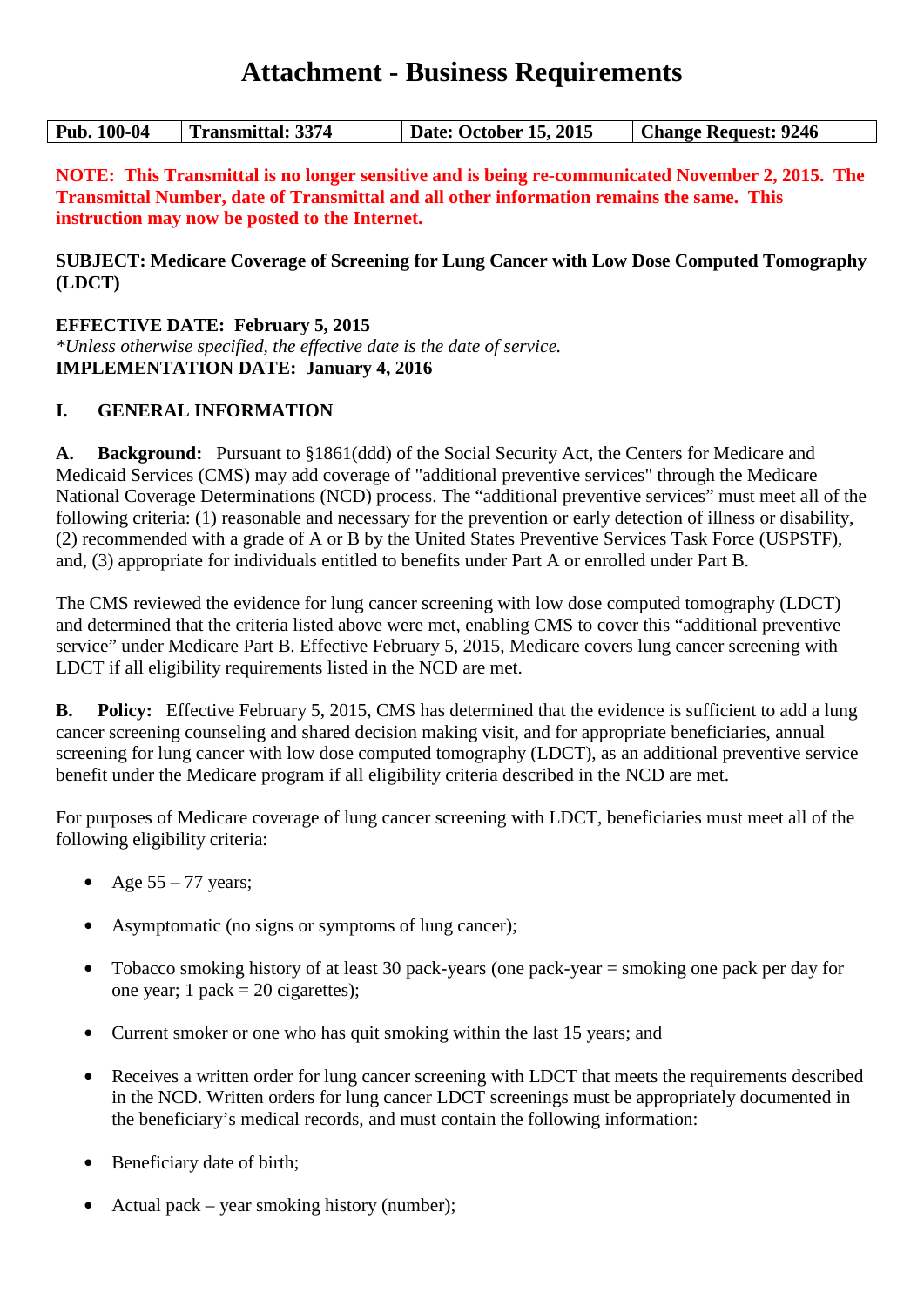- **•** Current smoking status, and for former smokers, the number of years since quitting smoking;
- Statement that the beneficiary is asymptomatic (no signs or symptoms of lung cancer); and
- **•** National Provider Identifier (NPI) of the ordering practitioner.

Before the first lung cancer LDCT screening, the beneficiary must receive a lung cancer screening counseling and shared decision making visit, and if appropriate, receive the written order for his/her first lung cancer LDCT screen during such visit. Written orders for subsequent annual LDCT screens may be furnished during any appropriate visit with a physician or qualified non-physician practitioner (physician assistant, nurse practitioner, or clinical nurse specialist) as described in the NCD.

This NCD also establishes data collection requirements and specific coverage eligibility criteria for radiologists and radiology imaging facilities for purposes of Medicare coverage of lung cancer screening with LDCT.

## **II. BUSINESS REQUIREMENTS TABLE**

*"Shall" denotes a mandatory requirement, and "should" denotes an optional requirement.*

| <b>Number</b> | Requirement                                                                                                                                                                                                                                                                                                                                                                                                                                                                                                                                                                                                                                                                                                                                                                                                                                                                                                                                                                                     | <b>Responsibility</b> |                  |   |                    |                       |              |   |               |          |  |        |  |                       |  |  |  |
|---------------|-------------------------------------------------------------------------------------------------------------------------------------------------------------------------------------------------------------------------------------------------------------------------------------------------------------------------------------------------------------------------------------------------------------------------------------------------------------------------------------------------------------------------------------------------------------------------------------------------------------------------------------------------------------------------------------------------------------------------------------------------------------------------------------------------------------------------------------------------------------------------------------------------------------------------------------------------------------------------------------------------|-----------------------|------------------|---|--------------------|-----------------------|--------------|---|---------------|----------|--|--------|--|-----------------------|--|--|--|
|               |                                                                                                                                                                                                                                                                                                                                                                                                                                                                                                                                                                                                                                                                                                                                                                                                                                                                                                                                                                                                 |                       | A/B              |   | $\mathbf{D}$       |                       | Shared-      |   |               | Other    |  |        |  |                       |  |  |  |
|               |                                                                                                                                                                                                                                                                                                                                                                                                                                                                                                                                                                                                                                                                                                                                                                                                                                                                                                                                                                                                 | <b>MAC</b>            |                  |   |                    |                       |              |   |               |          |  | M<br>E |  | System<br>Maintainers |  |  |  |
|               |                                                                                                                                                                                                                                                                                                                                                                                                                                                                                                                                                                                                                                                                                                                                                                                                                                                                                                                                                                                                 | $\mathbf{A}$          | B                | H |                    | ${\bf F}$             | $\mathbf{M}$ | V | $\mathcal{C}$ |          |  |        |  |                       |  |  |  |
|               |                                                                                                                                                                                                                                                                                                                                                                                                                                                                                                                                                                                                                                                                                                                                                                                                                                                                                                                                                                                                 |                       |                  | H | M                  | $\bf I$               | $\mathsf{C}$ | M | W             |          |  |        |  |                       |  |  |  |
|               |                                                                                                                                                                                                                                                                                                                                                                                                                                                                                                                                                                                                                                                                                                                                                                                                                                                                                                                                                                                                 |                       |                  | H | A<br>$\mathcal{C}$ | S<br>S                | S            | S | $\mathbf{F}$  |          |  |        |  |                       |  |  |  |
| $9246 - 04.1$ | Effective for line-items on claims with dates of<br>service on or after February 5, 2015, contractors<br>shall recognize and add to systems new HCPCS<br>codes G0296- Counseling visit to discuss need for<br>lung cancer screening (LDCT) using low dose CT<br>scan (service is for eligibility determination and<br>shared decision making), and G0297 - Low dose<br>CT scan (LDCT) for lung cancer screening, as<br>covered services.<br>NOTE: HCPCS codes G0296 and G0297 are in<br>the January 1, 2016 HCPCS and OPPS updates<br>with an effective date of February 5, 2015, and in<br>the January 2016 IOCE updates with an effective<br>date of February 5, 2015. HCPCS codes G0296<br>and G0297 are in the 2016 MPFSDB update<br>which is effective for claims with 2016 dates of<br>service.<br>NOTE: Refer to Pub. 100-03, Medicare NCD<br>Manual, chapter 1, section 210.14 for coverage<br>policy, and Pub. 100-04, Claims Processing<br>Manual, Chapter 18, Section 220 for claims | X                     | $\boldsymbol{X}$ |   |                    | $\overline{\text{X}}$ |              |   |               | $X$ IOCE |  |        |  |                       |  |  |  |
|               | processing instructions.                                                                                                                                                                                                                                                                                                                                                                                                                                                                                                                                                                                                                                                                                                                                                                                                                                                                                                                                                                        |                       |                  |   |                    |                       |              |   |               |          |  |        |  |                       |  |  |  |
|               | Type of Service (TOS)                                                                                                                                                                                                                                                                                                                                                                                                                                                                                                                                                                                                                                                                                                                                                                                                                                                                                                                                                                           |                       |                  |   |                    |                       |              |   |               |          |  |        |  |                       |  |  |  |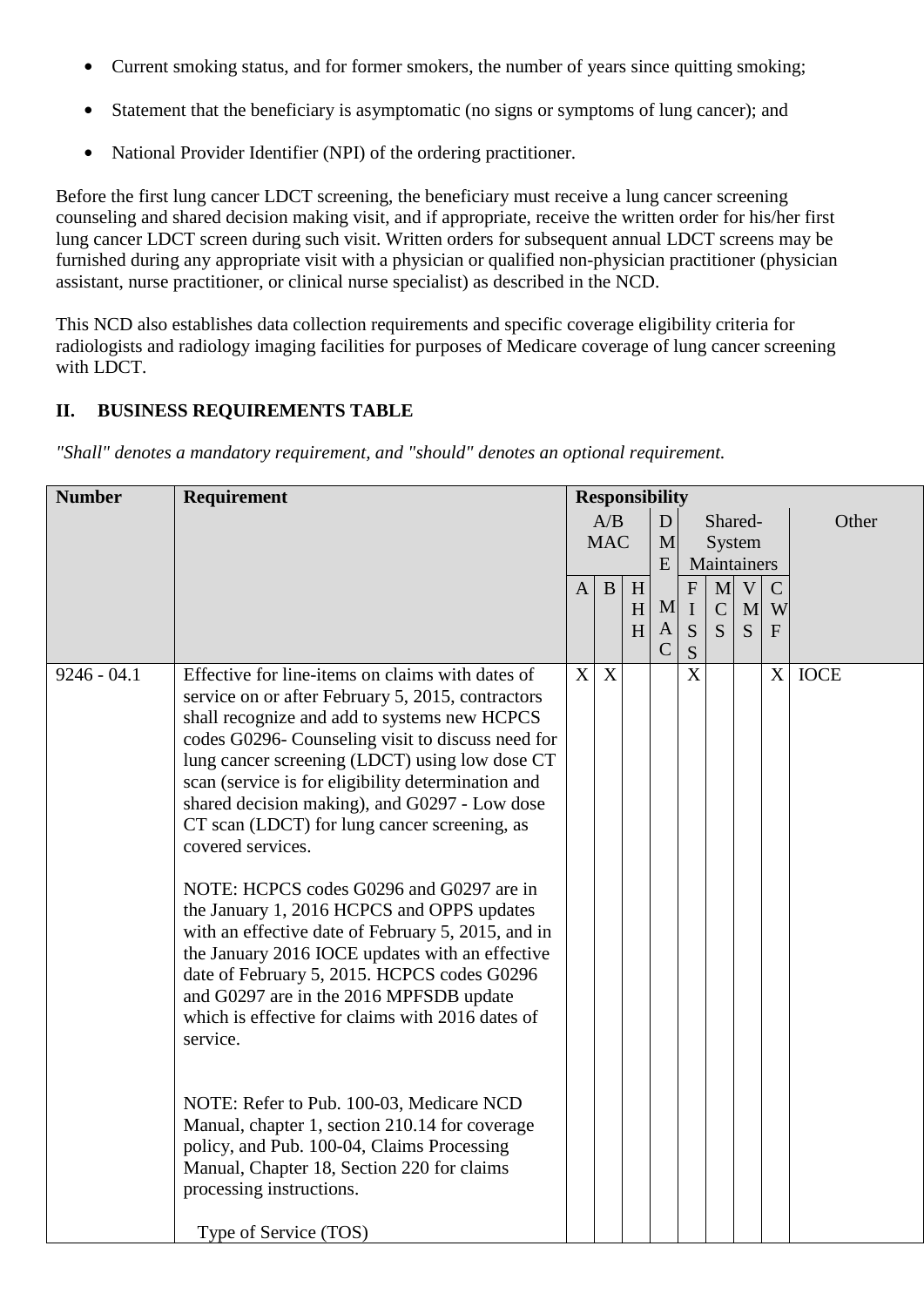| <b>Number</b>   | Requirement                                                                                                                                                                                                                                                                                                                                                                                         | <b>Responsibility</b> |                           |             |                        |                                       |                                      |             |                                  |             |
|-----------------|-----------------------------------------------------------------------------------------------------------------------------------------------------------------------------------------------------------------------------------------------------------------------------------------------------------------------------------------------------------------------------------------------------|-----------------------|---------------------------|-------------|------------------------|---------------------------------------|--------------------------------------|-------------|----------------------------------|-------------|
|                 |                                                                                                                                                                                                                                                                                                                                                                                                     |                       | A/B<br><b>MAC</b>         |             | D<br>E                 | Shared-<br>M<br>System<br>Maintainers |                                      |             |                                  | Other       |
|                 |                                                                                                                                                                                                                                                                                                                                                                                                     | $\mathbf{A}$          | $\mathbf{B}$              | H<br>H<br>H | M<br>A<br>$\mathsf{C}$ | $\mathbf{F}$<br>$\mathbf I$<br>S<br>S | M <sub>l</sub><br>$\mathcal{C}$<br>S | V<br>M<br>S | $\mathbf C$<br>W<br>$\mathbf{F}$ |             |
|                 | G0296-TOS 1                                                                                                                                                                                                                                                                                                                                                                                         |                       |                           |             |                        |                                       |                                      |             |                                  |             |
|                 | G0297-TOS 1                                                                                                                                                                                                                                                                                                                                                                                         |                       |                           |             |                        |                                       |                                      |             |                                  |             |
| $9246 - 04.2$   | Contractors shall not apply beneficiary<br>coinsurance and deductibles to claim lines<br>containing HCPCS codes G0296 or G0297.                                                                                                                                                                                                                                                                     |                       | X                         |             |                        | X                                     |                                      |             | X                                | <b>IOCE</b> |
| $9246 - 04.3$   | Contractors shall create a line-level edit to allow<br>HCPCS code G0297 to be billed no more than<br>once per annum. At least 11 full months must<br>elapse from the date of the last screening.<br>NOTE: This edit shall be overridable.                                                                                                                                                           |                       |                           |             |                        | X                                     |                                      |             | X                                |             |
| $9246 - 04.3.1$ | Contractors shall deny line-items on claims<br>containing HCPCS code G0297 when reported<br>more than once in a 12-month period (11 full<br>months must elapse from the date of the last<br>screening) using the following messages:                                                                                                                                                                | X                     | $\boldsymbol{\mathrm{X}}$ |             |                        |                                       |                                      |             |                                  |             |
|                 | Claim Adjustment Reason Code (CARC) 119:<br>"Benefit maximum for this time period or<br>occurrence has been reached."                                                                                                                                                                                                                                                                               |                       |                           |             |                        |                                       |                                      |             |                                  |             |
|                 | Remittance Advice Remark Code (RARC) N386:<br>"This decision was based on a National Coverage<br>Determination (NCD). An NCD provides a<br>coverage determination as to whether a particular<br>item or service is covered. A copy of this policy<br>is available at www.cms.gov/mcd/search.asp. If<br>you do not have web access, you may contact the<br>contractor to request a copy of the NCD." |                       |                           |             |                        |                                       |                                      |             |                                  |             |
|                 | Medicare Summary Notice (MSN) 15.20: "The<br>following policy was used when we made this<br>decision: NCD 210.14"                                                                                                                                                                                                                                                                                   |                       |                           |             |                        |                                       |                                      |             |                                  |             |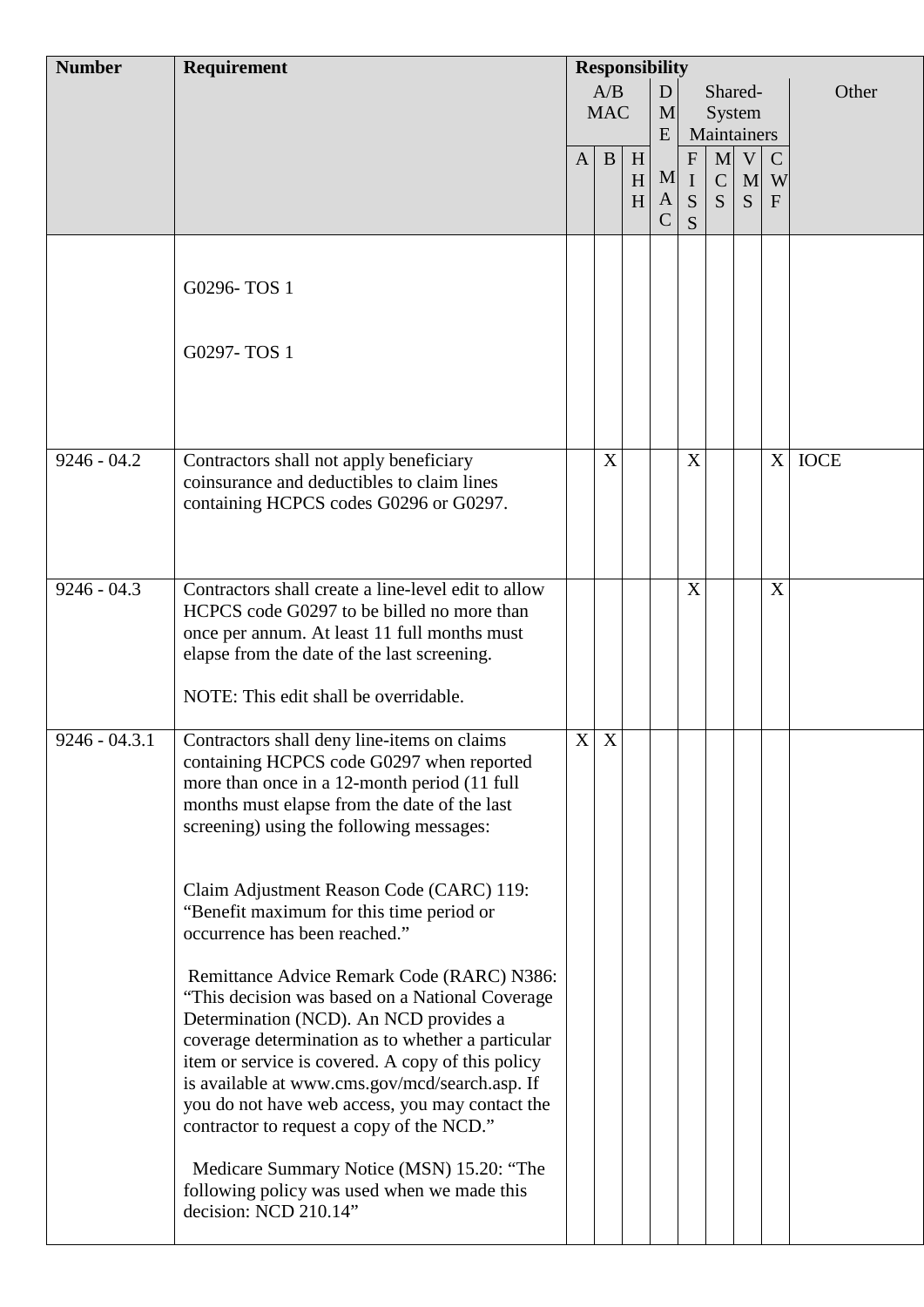| <b>Number</b>   | <b>Requirement</b>                                                                                                                                                                                                                                                                                                                                                                                          | <b>Responsibility</b> |                   |             |                         |                                       |                                   |             |                                  |       |
|-----------------|-------------------------------------------------------------------------------------------------------------------------------------------------------------------------------------------------------------------------------------------------------------------------------------------------------------------------------------------------------------------------------------------------------------|-----------------------|-------------------|-------------|-------------------------|---------------------------------------|-----------------------------------|-------------|----------------------------------|-------|
|                 |                                                                                                                                                                                                                                                                                                                                                                                                             |                       | A/B<br><b>MAC</b> |             | D<br>M<br>E             |                                       | Shared-<br>System<br>Maintainers  |             |                                  | Other |
|                 |                                                                                                                                                                                                                                                                                                                                                                                                             | $\mathbf{A}$          | $\mathbf{B}$      | H<br>H<br>H | M<br>A<br>$\mathcal{C}$ | $\mathbf{F}$<br>$\mathbf I$<br>S<br>S | $\mathbf{M}$<br>$\mathsf{C}$<br>S | V<br>M<br>S | $\mathbf C$<br>W<br>$\mathbf{F}$ |       |
|                 | Spanish Version - "Las siguientes políticas"<br>fueron utilizadas cuando se tomó esta decisión:<br>NCD 210.14."                                                                                                                                                                                                                                                                                             |                       |                   |             |                         |                                       |                                   |             |                                  |       |
|                 | Group Code: CO (Contractual Obligation)<br>assigning financial liability to the provider (if a<br>claim is received with a GZ modifier indicating<br>no signed ABN is on file). NOTE: For modifier<br>GZ, use CARC 50 and MSN 8.81.                                                                                                                                                                         |                       |                   |             |                         |                                       |                                   |             |                                  |       |
| $9246 - 04.3.2$ | When denying line-items on claims per<br>requirement 9246-04.3, contractors shall use the<br>following MSN message in addition to MSN<br>15.20, as well as the CARC/RARC listed in<br>9246-04.3.1:                                                                                                                                                                                                          | X                     |                   |             |                         |                                       |                                   |             |                                  |       |
|                 | MSN 15.19: "Local Coverage Determinations<br>(LCDs) help Medicare decide what is covered.<br>An LCD was used for your claim. You can<br>compare your case to the LCD, and send<br>information from your doctor if you think it could<br>change our decision. Call 1-800-MEDICARE (1-<br>800-633-4227) for a copy of the LCD".                                                                               |                       |                   |             |                         |                                       |                                   |             |                                  |       |
|                 | Spanish Version - Las Determinaciones Locales<br>de Cobertura (LCDs en inglés) le ayudan a<br>decidir a Medicare lo que está cubierto. Un LCD<br>se usó para su reclamación. Usted puede<br>comparar su caso con la determinación y enviar<br>información de su médico si piensa que puede<br>cambiar nuestra decisión. Para obtener una copia<br>del LCD, llame al 1-800-MEDICARE (1-800-<br>$633-4227$ ). |                       |                   |             |                         |                                       |                                   |             |                                  |       |
|                 | NOTE: Due to system requirement, FISS has<br>combined messages 15.19 and 15.20 so that,<br>when used for the same line item, both messages<br>will appear on the same MSN.                                                                                                                                                                                                                                  |                       |                   |             |                         |                                       |                                   |             |                                  |       |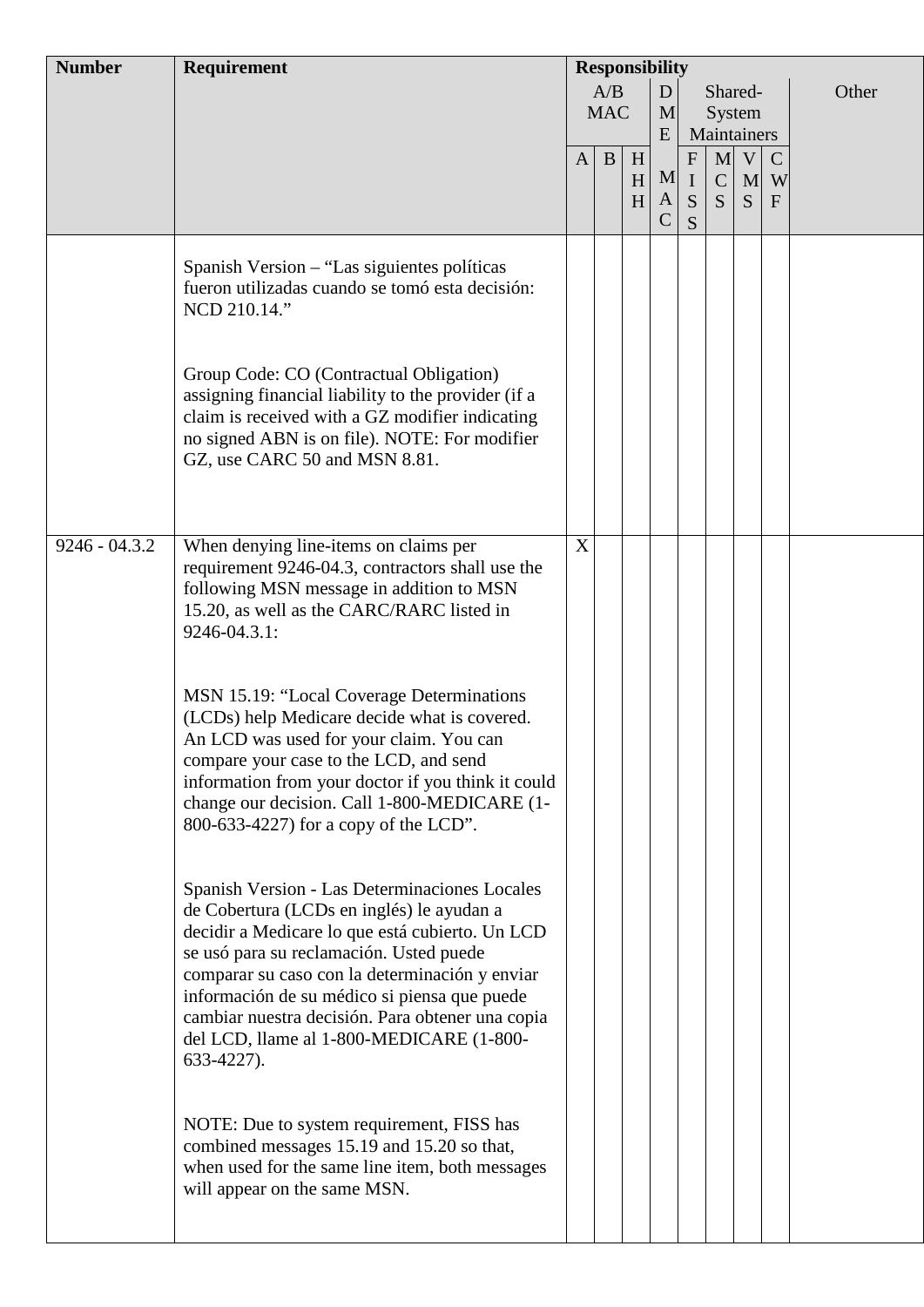| <b>Number</b>   | Requirement                                                                                                                                                                                                                                                                                                                   | <b>Responsibility</b> |                   |             |                        |                                     |                                   |                                  |                                    |       |
|-----------------|-------------------------------------------------------------------------------------------------------------------------------------------------------------------------------------------------------------------------------------------------------------------------------------------------------------------------------|-----------------------|-------------------|-------------|------------------------|-------------------------------------|-----------------------------------|----------------------------------|------------------------------------|-------|
|                 |                                                                                                                                                                                                                                                                                                                               |                       | A/B<br><b>MAC</b> |             | D<br>M<br>E            |                                     |                                   | Shared-<br>System<br>Maintainers |                                    | Other |
|                 |                                                                                                                                                                                                                                                                                                                               | $\mathbf{A}$          | $\mathbf{B}$      | H<br>H<br>H | M<br>A<br>$\mathsf{C}$ | ${\bf F}$<br>$\mathbf{I}$<br>S<br>S | $\mathbf{M}$<br>$\mathsf{C}$<br>S | V<br>S                           | $\mathbf C$<br>M W<br>$\mathbf{F}$ |       |
|                 |                                                                                                                                                                                                                                                                                                                               |                       |                   |             |                        |                                     |                                   |                                  |                                    |       |
| $9246 - 04.4$   | Contractors shall create an edit to allow HCPCS<br>codes G0296 or G0297 to be billed only if the<br>beneficiary is between the ages of 55-77.                                                                                                                                                                                 |                       |                   |             |                        | $\boldsymbol{X}$                    |                                   |                                  | X                                  |       |
| $9246 - 04.4.1$ | Contractors shall deny line-items on claims<br>containing HCPCS code G0296 or G0297 when<br>the beneficiary is not between ages 55-77 using<br>the following messages:                                                                                                                                                        | X                     | X                 |             |                        |                                     |                                   |                                  |                                    |       |
|                 | CARC 6: "The procedure/revenue code is<br>inconsistent with the patient's age. Note: Refer to<br>the 835 Healthcare Policy Identification Segment<br>(loop 2110 Service Payment Information REF), if<br>present."                                                                                                             |                       |                   |             |                        |                                     |                                   |                                  |                                    |       |
|                 | MSN 15.20: "The following policy was used<br>when we made this decision: NCD 210.14."                                                                                                                                                                                                                                         |                       |                   |             |                        |                                     |                                   |                                  |                                    |       |
|                 | Spanish Version – "Las siguientes políticas NCD<br>210.14 fueron utilizadas cuando se tomó esta<br>decisión."                                                                                                                                                                                                                 |                       |                   |             |                        |                                     |                                   |                                  |                                    |       |
|                 | Group Code: CO assigning financial liability to<br>the provider (if a claim is received with a GZ<br>modifier indicating no signed ABN is on file).                                                                                                                                                                           |                       |                   |             |                        |                                     |                                   |                                  |                                    |       |
|                 | NOTE: For modifier GZ, use CARC 50 and MSN<br>8.81.                                                                                                                                                                                                                                                                           |                       |                   |             |                        |                                     |                                   |                                  |                                    |       |
| $9246 - 04.4.2$ | When denying line-items on claims per<br>requirement 9246-04.4, contractors shall use the<br>following MSN message in addition to MSN<br>15.20, as well as the CARC/RARC listed in<br>9246-04.4.1:                                                                                                                            | $\mathbf X$           |                   |             |                        |                                     |                                   |                                  |                                    |       |
|                 | MSN 15.19: "Local Coverage Determinations<br>(LCDs) help Medicare decide what is covered.<br>An LCD was used for your claim. You can<br>compare your case to the LCD, and send<br>information from your doctor if you think it could<br>change our decision. Call 1-800-MEDICARE (1-<br>800-633-4227) for a copy of the LCD". |                       |                   |             |                        |                                     |                                   |                                  |                                    |       |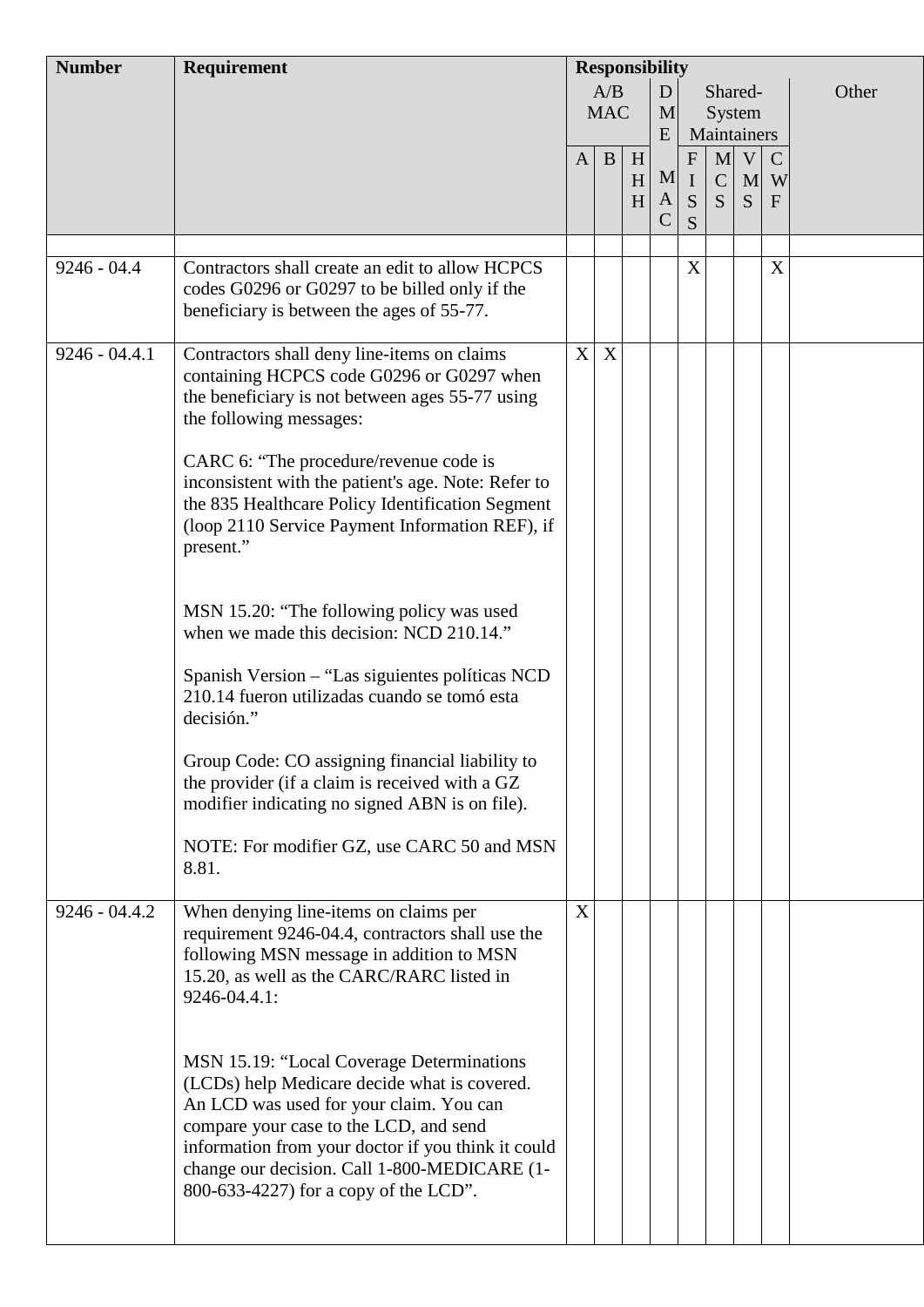| <b>Number</b>   | <b>Requirement</b>                                                                                                                                                                                                                                                                                                                                                                                          | <b>Responsibility</b> |                   |             |                         |                                    |                                  |                       |                                    |       |
|-----------------|-------------------------------------------------------------------------------------------------------------------------------------------------------------------------------------------------------------------------------------------------------------------------------------------------------------------------------------------------------------------------------------------------------------|-----------------------|-------------------|-------------|-------------------------|------------------------------------|----------------------------------|-----------------------|------------------------------------|-------|
|                 |                                                                                                                                                                                                                                                                                                                                                                                                             |                       | A/B<br><b>MAC</b> |             | D<br>M<br>E             |                                    | Shared-<br>System<br>Maintainers |                       |                                    | Other |
|                 |                                                                                                                                                                                                                                                                                                                                                                                                             | $\mathbf{A}$          | $\mathbf B$       | H<br>H<br>H | M<br>A<br>$\mathcal{C}$ | ${\bf F}$<br>$\mathbf I$<br>S<br>S | M<br>$\mathbf{C}$<br>S           | $\mathbf V$<br>M<br>S | $\mathcal{C}$<br>W<br>$\mathbf{F}$ |       |
|                 | Spanish Version - Las Determinaciones Locales<br>de Cobertura (LCDs en inglés) le ayudan a<br>decidir a Medicare lo que está cubierto. Un LCD<br>se usó para su reclamación. Usted puede<br>comparar su caso con la determinación y enviar<br>información de su médico si piensa que puede<br>cambiar nuestra decisión. Para obtener una copia<br>del LCD, llame al 1-800-MEDICARE (1-800-<br>633-4227).    |                       |                   |             |                         |                                    |                                  |                       |                                    |       |
|                 | NOTE: Due to system requirement, FISS has<br>combined messages 15.19 and 15.20 so that,<br>when used for the same line item, both messages<br>will appear on the same MSN.                                                                                                                                                                                                                                  |                       |                   |             |                         |                                    |                                  |                       |                                    |       |
| $9246 - 04.5$   | Contractors shall allow payment for HCPCS<br>codes G0296 and G0297 only when billed with<br>ICD-9 code V15.82 (ICD-10 Z87.891) personal<br>history of tobacco use/personal history of nicotine<br>dependence.                                                                                                                                                                                               |                       |                   |             |                         | X                                  | X                                |                       |                                    |       |
|                 | NOTE: Contractors shall note that the appropriate<br>ICD-10 code(s) are listed above. Contractors<br>shall track the ICD-10 code/edits (and add the<br>$code(s)/edit(s)$ to their system when applicable)<br>and ensure that the updated edit is functional as<br>part of the ICD-10 implementation. NOTE: You<br>will not receive a separate Change Request<br>instructing you to implement updated edits. |                       |                   |             |                         |                                    |                                  |                       |                                    |       |
| $9246 - 04.5.1$ | Contractors shall deny line-items on claims for<br>HCPCS codes G0296 and G0297 that are not<br>submitted with diagnosis code V15.82 or Z87.891<br>using the following messages:                                                                                                                                                                                                                             | X                     | $\mathbf{X}$      |             |                         |                                    |                                  |                       |                                    |       |
|                 | CARC $167 - This$ (these) diagnosis(es) is (are)<br>not covered. Note: Refer to the 835 Healthcare<br>Policy Identification Segment (loop 2110 Service<br>Payment Information REF), if present.                                                                                                                                                                                                             |                       |                   |             |                         |                                    |                                  |                       |                                    |       |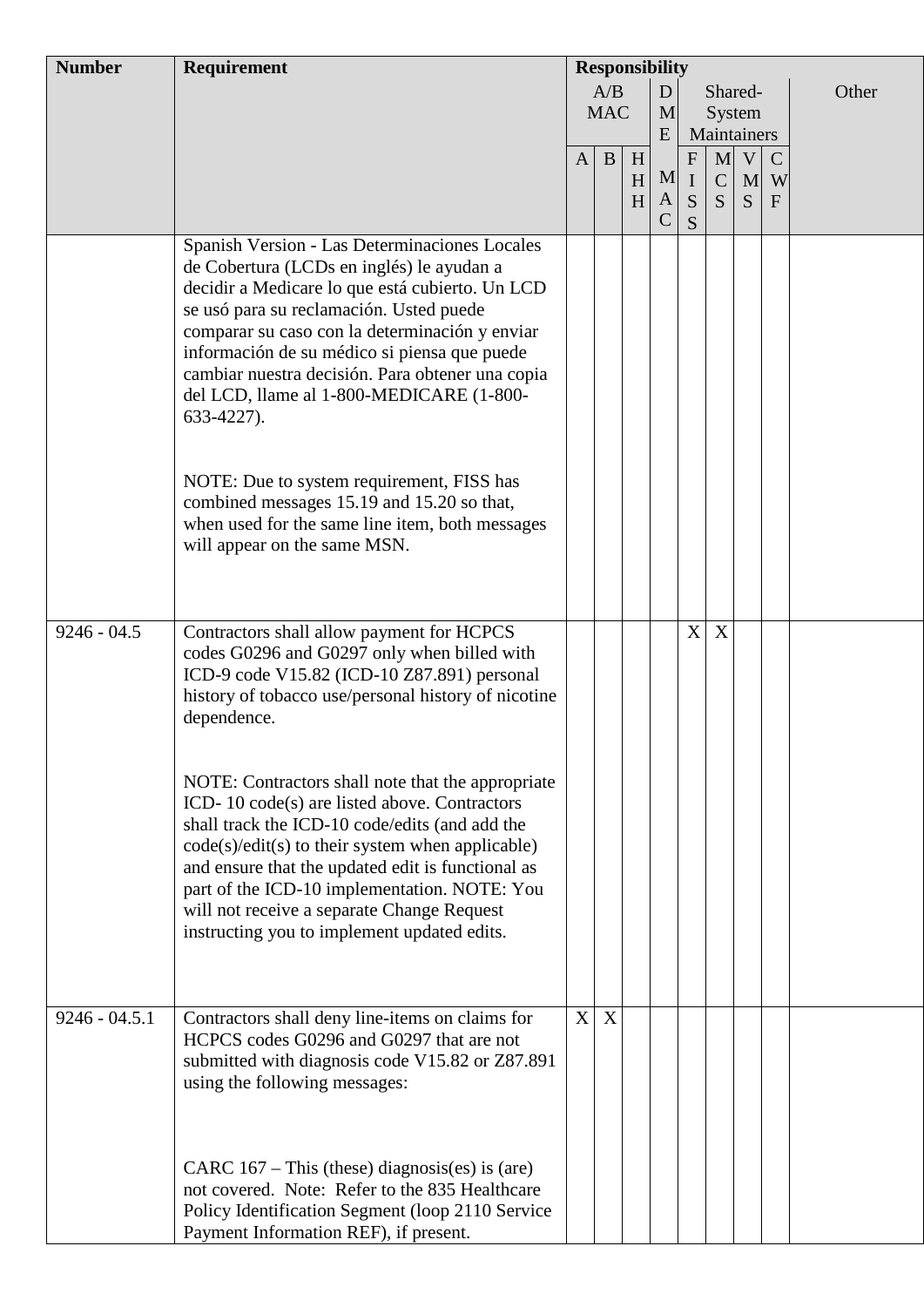| <b>Number</b>   | Requirement                                                                                                                                                                                                                                                                                                                                                        | <b>Responsibility</b> |                   |             |                                          |                                  |                   |                        |                                    |       |
|-----------------|--------------------------------------------------------------------------------------------------------------------------------------------------------------------------------------------------------------------------------------------------------------------------------------------------------------------------------------------------------------------|-----------------------|-------------------|-------------|------------------------------------------|----------------------------------|-------------------|------------------------|------------------------------------|-------|
|                 |                                                                                                                                                                                                                                                                                                                                                                    |                       | A/B<br><b>MAC</b> |             | D<br>M                                   |                                  | Shared-<br>System |                        |                                    | Other |
|                 |                                                                                                                                                                                                                                                                                                                                                                    | $\mathbf{A}$          | $\mathbf{B}$      | H<br>H<br>H | E<br>$\mathbf{M}$<br> A <br>$\mathsf{C}$ | $\mathbf F$<br>$\rm I$<br>S<br>S | Maintainers<br>S  | M V<br>$C \mid M$<br>S | $\mathcal{C}$<br>W<br>$\mathbf{F}$ |       |
|                 | RARC N386 - This decision was based on a<br>National Coverage Determination (NCD). An<br>NCD provides a coverage determination as to<br>whether a particular item or service is covered. A<br>copy of this policy is available at<br>www.cms.gov/mcd/search.asp. If you do not have<br>web access, you may contact the contractor to<br>request a copy of the NCD. |                       |                   |             |                                          |                                  |                   |                        |                                    |       |
|                 | MSN 15.20: "The following policy was used<br>when we made this decision: NCD 210.14."                                                                                                                                                                                                                                                                              |                       |                   |             |                                          |                                  |                   |                        |                                    |       |
|                 | Spanish Version - "Las siguientes políticas NCD<br>210.14 fueron utilizadas cuando se tomó esta<br>decisión."                                                                                                                                                                                                                                                      |                       |                   |             |                                          |                                  |                   |                        |                                    |       |
|                 | Group Code: CO assigning financial liability to<br>the provider (if a claim is received with a GZ<br>modifier indicating no signed ABN is on file).                                                                                                                                                                                                                |                       |                   |             |                                          |                                  |                   |                        |                                    |       |
|                 | NOTE: For modifer GZ, use CARC 50 and MSN<br>8.81.                                                                                                                                                                                                                                                                                                                 |                       |                   |             |                                          |                                  |                   |                        |                                    |       |
| $9246 - 04.5.2$ | When denying line-items on claims per<br>requirement 9246-04.5, contractors shall use the<br>following MSN message in addition to MSN<br>15.20, as well as the CARC/RARC listed in<br>requirement 9246-04.5.1.<br>MSN 15.19: "Local Coverage Determinations<br>(LCDs) help Medicare decide what is covered.                                                        | X                     |                   |             |                                          |                                  |                   |                        |                                    |       |
|                 | An LCD was used for your claim. You can<br>compare your case to the LCD, and send<br>information from your doctor if you think it could<br>change our decision. Call 1-800-MEDICARE (1-<br>800-633-4227) for a copy of the LCD".                                                                                                                                   |                       |                   |             |                                          |                                  |                   |                        |                                    |       |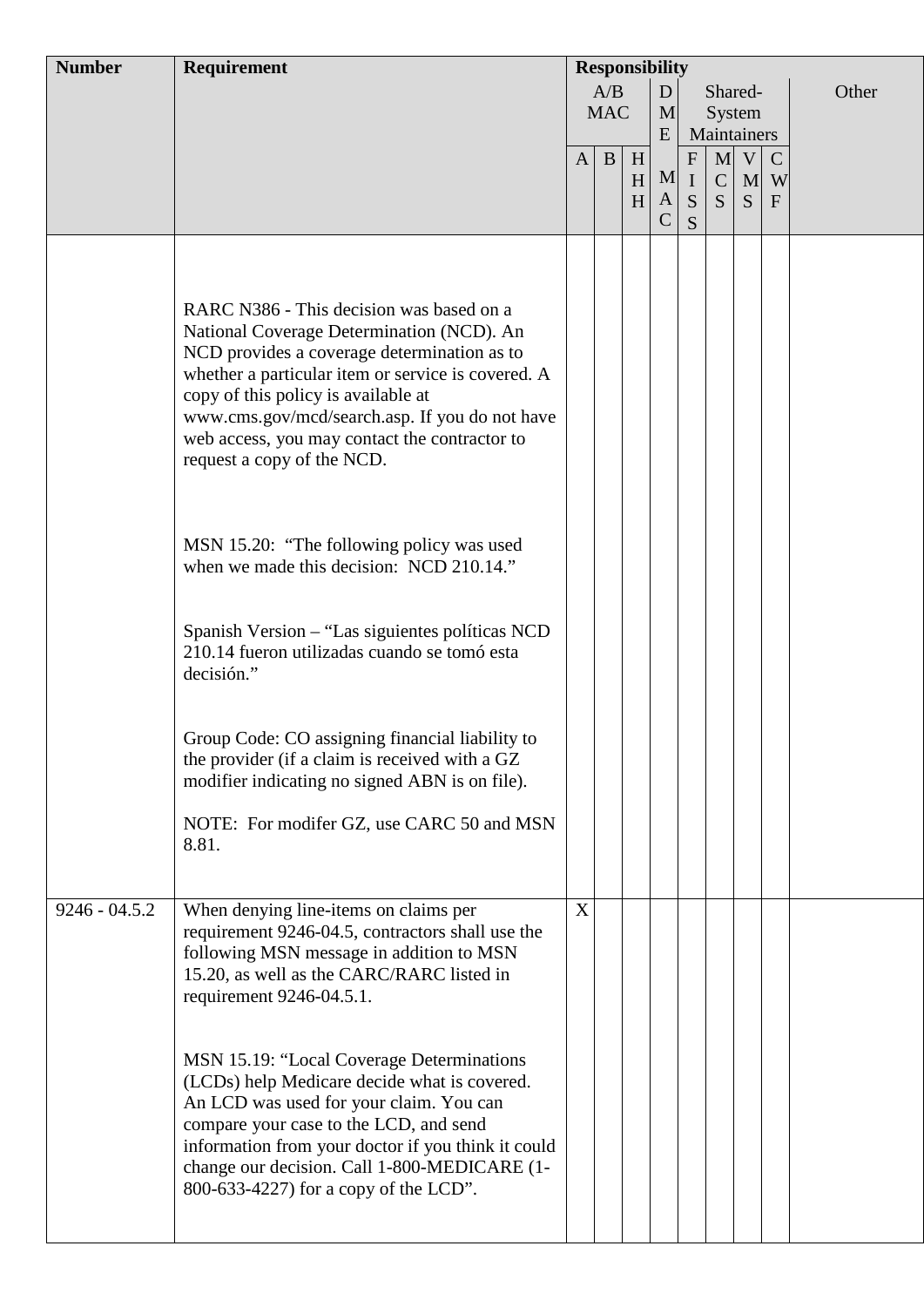| <b>Number</b>   | Requirement                                                                                                                                                                                                                                                                                                                                                                                                                                                                                                                                                                                                                           | <b>Responsibility</b> |                   |                                     |                                         |                                    |                                                   |                        |                                  |       |
|-----------------|---------------------------------------------------------------------------------------------------------------------------------------------------------------------------------------------------------------------------------------------------------------------------------------------------------------------------------------------------------------------------------------------------------------------------------------------------------------------------------------------------------------------------------------------------------------------------------------------------------------------------------------|-----------------------|-------------------|-------------------------------------|-----------------------------------------|------------------------------------|---------------------------------------------------|------------------------|----------------------------------|-------|
|                 |                                                                                                                                                                                                                                                                                                                                                                                                                                                                                                                                                                                                                                       |                       | A/B<br><b>MAC</b> |                                     | D<br>M                                  |                                    | Shared-<br>System                                 |                        |                                  | Other |
|                 |                                                                                                                                                                                                                                                                                                                                                                                                                                                                                                                                                                                                                                       | $\mathbf{A}$          | $\mathbf{B}$      | $\boldsymbol{\mathrm{H}}$<br>H<br>H | E<br>$\mathbf{M}$<br>A<br>$\mathcal{C}$ | ${\bf F}$<br>$\mathbf I$<br>S<br>S | Maintainers<br>M <sub>l</sub><br>$\mathbf C$<br>S | $\mathbf{V}$<br>M<br>S | $\mathbf C$<br>W<br>$\mathbf{F}$ |       |
| $9246 - 04.6$   | Spanish Version - Las Determinaciones Locales<br>de Cobertura (LCDs en inglés) le ayudan a<br>decidir a Medicare lo que está cubierto. Un LCD<br>se usó para su reclamación. Usted puede<br>comparar su caso con la determinación y enviar<br>información de su médico si piensa que puede<br>cambiar nuestra decisión. Para obtener una copia<br>del LCD, llame al 1-800-MEDICARE (1-800-<br>633-4227).<br>NOTE: Due to system requirement, FISS has<br>combined messages 15.19 and 15.20 so that,<br>when used for the same line item, both messages<br>will appear on the same MSN.<br>Contractors shall pay for HCPCS codes G0296 | X                     |                   |                                     |                                         | X                                  |                                                   |                        |                                  |       |
| $9246 - 04.6.1$ | and G0297 only when submitted on the following<br>types of bill (TOBs):<br>$12x$ and $13X$ ,<br>$22X$ and $23X$ ,<br>71X (G0296 only),<br>77X (G0296 only), or<br>85X.                                                                                                                                                                                                                                                                                                                                                                                                                                                                | X                     |                   |                                     |                                         | X                                  |                                                   |                        |                                  |       |
|                 | Contractors shall pay for HCPCS codes G0296<br>and G0297 for the following TOBs on<br>institutional claims as follows:<br>Hospital outpatient departments (TOBs<br>12X and 13X) based on OPPS,                                                                                                                                                                                                                                                                                                                                                                                                                                        |                       |                   |                                     |                                         |                                    |                                                   |                        |                                  |       |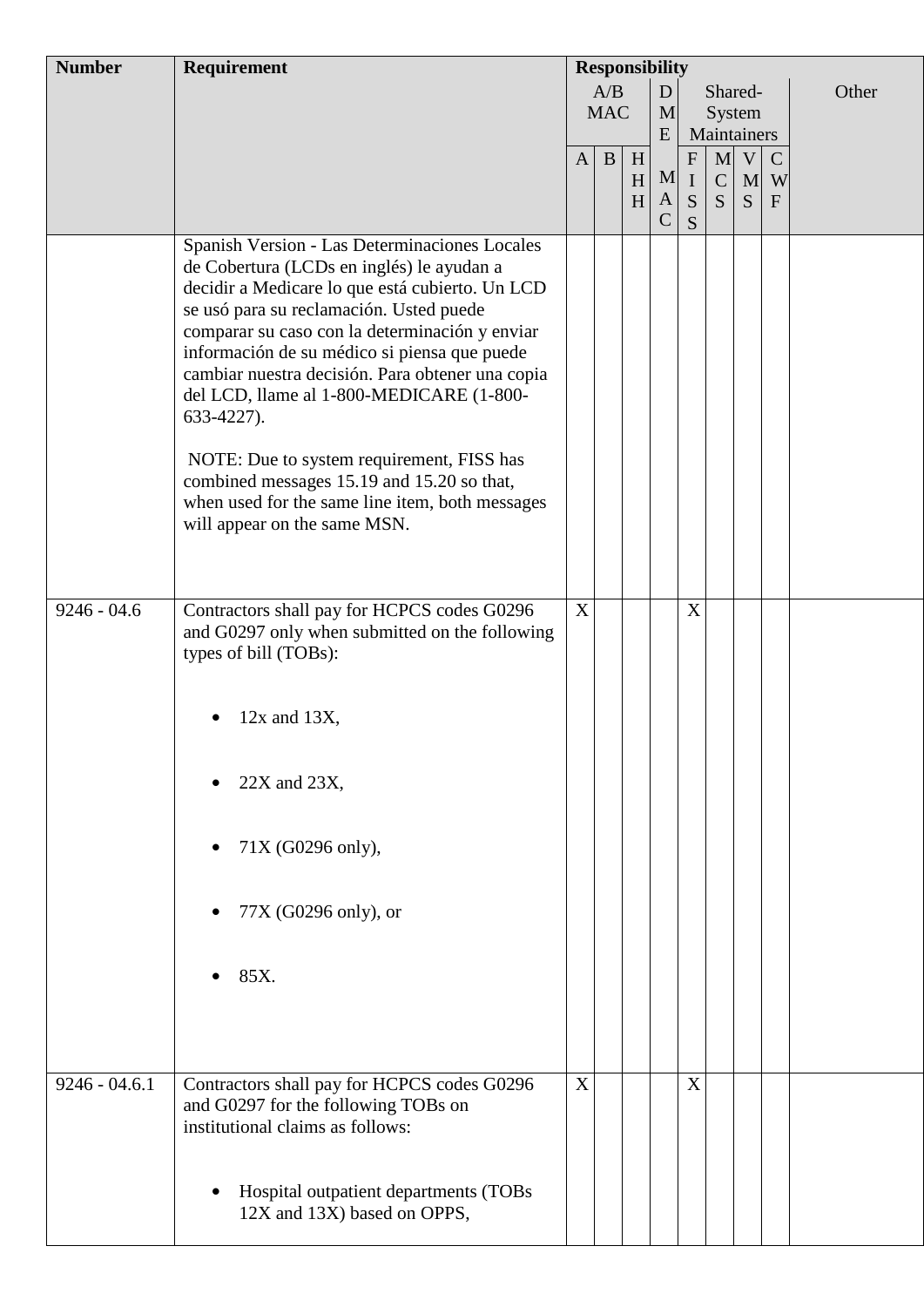| <b>Number</b>   | <b>Requirement</b>                                                                                                                                                                                                                                                                                                                    | <b>Responsibility</b> |              |                     |               |                          |                  |                  |                    |             |
|-----------------|---------------------------------------------------------------------------------------------------------------------------------------------------------------------------------------------------------------------------------------------------------------------------------------------------------------------------------------|-----------------------|--------------|---------------------|---------------|--------------------------|------------------|------------------|--------------------|-------------|
|                 |                                                                                                                                                                                                                                                                                                                                       |                       | A/B          |                     | D             |                          | Shared-          |                  |                    | Other       |
|                 |                                                                                                                                                                                                                                                                                                                                       |                       | <b>MAC</b>   |                     | M             |                          | System           |                  |                    |             |
|                 |                                                                                                                                                                                                                                                                                                                                       |                       |              |                     | E             | Maintainers<br>${\bf F}$ |                  |                  |                    |             |
|                 |                                                                                                                                                                                                                                                                                                                                       | $\mathbf{A}$          | $\mathbf{B}$ | H<br>H <sub>l</sub> | M             | $\mathbf I$              | M<br>$\mathbf C$ | $\mathbf V$<br>M | $\mathcal{C}$<br>W |             |
|                 |                                                                                                                                                                                                                                                                                                                                       |                       |              | H                   | A             | ${\bf S}$                | S                | S.               | $\mathbf{F}$       |             |
|                 |                                                                                                                                                                                                                                                                                                                                       |                       |              |                     | $\mathcal{C}$ | S                        |                  |                  |                    |             |
|                 | Skilled nursing facilities (TOB 22X and<br>23X) based on the Medicare Physician<br>Fee Schedule (MPFS),                                                                                                                                                                                                                               |                       |              |                     |               |                          |                  |                  |                    |             |
|                 | Critical Access Hospitals (CAHs) (TOB<br>$\bullet$<br>85X) based on reasonable cost,                                                                                                                                                                                                                                                  |                       |              |                     |               |                          |                  |                  |                    |             |
|                 | Rural Health Clinics (TOB 71X) based on<br>$\bullet$<br>the all-inclusive rate for G0296 only,                                                                                                                                                                                                                                        |                       |              |                     |               |                          |                  |                  |                    |             |
|                 | Federally Qualified Health Centers (TOB<br>٠<br>77X) based on the prospective payment<br>system rate for G0296 only,                                                                                                                                                                                                                  |                       |              |                     |               |                          |                  |                  |                    |             |
|                 | CAHs (TOB 85X) Method II with revenue<br>$\bullet$<br>code 096X, 097X, and 098X based on the<br>lesser of the actual charge or the MPFS<br>(115% of the lesser of the fee schedule<br>amount and submitted charge) for G0296<br>only.                                                                                                 |                       |              |                     |               |                          |                  |                  |                    |             |
|                 |                                                                                                                                                                                                                                                                                                                                       |                       |              |                     |               |                          |                  |                  |                    |             |
| $9246 - 04.6.2$ | Contractors shall not pay line-items on claims<br>with G0296 on 71X and 77X TOBs when G0296<br>is billed on the same day with another visit (this<br>does not apply to initial preventive physical<br>exams for 71X TOBs).                                                                                                            |                       |              |                     |               | X                        |                  |                  |                    | <b>IOCE</b> |
|                 | The service line with G0296 should be shown as<br>covered with the following ANSI information:                                                                                                                                                                                                                                        |                       |              |                     |               |                          |                  |                  |                    |             |
|                 | CARC 97 - The benefit for this service is<br>included in the payment/allowance for another<br>service/procedure that has already been<br>adjudicated. Note: Refer to the 835 Healthcare<br>Policy Identification Segment (loop 2110 Service<br>Payment Information REF), if present.<br>MSN 16.34 - You should not be billed for this |                       |              |                     |               |                          |                  |                  |                    |             |
|                 | service. You are only responsible for any                                                                                                                                                                                                                                                                                             |                       |              |                     |               |                          |                  |                  |                    |             |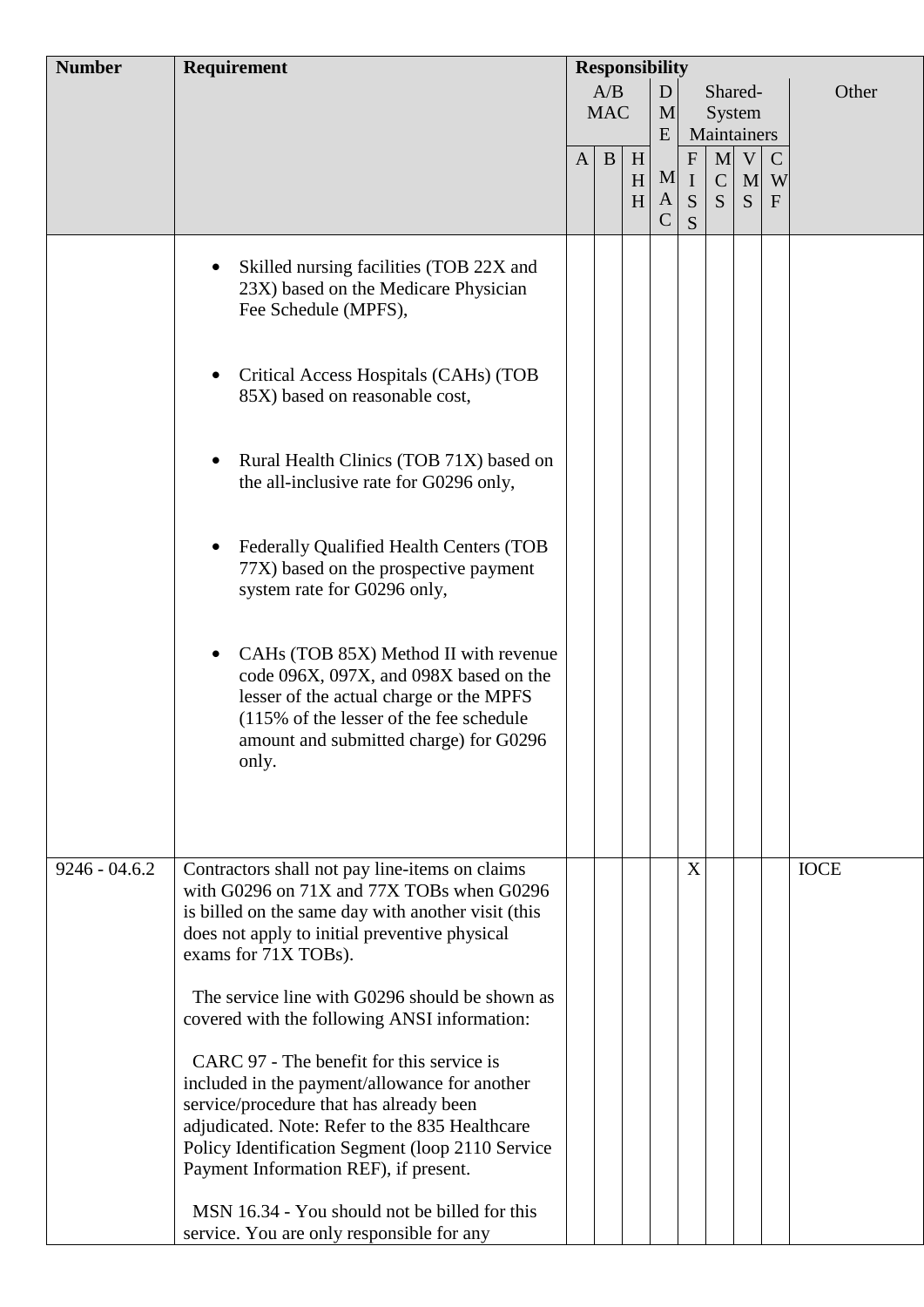| <b>Number</b>   | Requirement                                                                                                                                                                                                        | <b>Responsibility</b> |                   |        |                    |               |                   |         |                   |       |
|-----------------|--------------------------------------------------------------------------------------------------------------------------------------------------------------------------------------------------------------------|-----------------------|-------------------|--------|--------------------|---------------|-------------------|---------|-------------------|-------|
|                 |                                                                                                                                                                                                                    |                       | A/B<br><b>MAC</b> |        | D<br>M             |               | Shared-<br>System |         |                   | Other |
|                 |                                                                                                                                                                                                                    | $\mathbf{A}$          | B                 | H      | E                  | $\mathbf{F}$  | Maintainers<br>M  | V       | $\mathbf C$       |       |
|                 |                                                                                                                                                                                                                    |                       |                   | H<br>H | A<br>$\mathcal{C}$ | M I<br>S<br>S | $\mathbf C$<br>S. | M<br>S. | W<br>$\mathbf{F}$ |       |
|                 | deductible and coinsurance amounts listed in the<br>'You May Be Billed' column.                                                                                                                                    |                       |                   |        |                    |               |                   |         |                   |       |
|                 | NOTE: 77X TOBs will be processed through the<br>IOCE under the current process.                                                                                                                                    |                       |                   |        |                    |               |                   |         |                   |       |
|                 | Group Code CO assigning financial liability to<br>the provider.                                                                                                                                                    |                       |                   |        |                    |               |                   |         |                   |       |
| $9246 - 04.6.3$ | Contractors shall deny line-items on institutional<br>claims containing HCPCS code G0296 when<br>submitted on a TOB other than 12X, 13X, 22X,<br>23X, 71X, 77X, or 85X using the following<br>messages:            | X                     |                   |        |                    |               |                   |         |                   |       |
|                 | CARC 170: "Payment is denied when<br>performed/billed by this type of provider. Note:<br>Refer to the 835 Healthcare Policy Identification<br>Segment (loop 2110 Service Payment<br>Information REF), if present." |                       |                   |        |                    |               |                   |         |                   |       |
|                 | RARC N95 – "This provider type/provider<br>specialty may not bill this service."                                                                                                                                   |                       |                   |        |                    |               |                   |         |                   |       |
|                 | MSN 21.25: "This service was denied because<br>Medicare only covers this service in certain<br>settings."                                                                                                          |                       |                   |        |                    |               |                   |         |                   |       |
|                 | Spanish Version: "El servicio fue denegado<br>porque Medicare solamente lo cubre en ciertas<br>situaciones."                                                                                                       |                       |                   |        |                    |               |                   |         |                   |       |
|                 | Group Code CO assigning financial liability to<br>the provider, if a claim is received with a GZ<br>modifier indicating no signed ABN is on file                                                                   |                       |                   |        |                    |               |                   |         |                   |       |
|                 | NOTE: For modifier GZ, use CARC 50 and MSN<br>8.81                                                                                                                                                                 |                       |                   |        |                    |               |                   |         |                   |       |
| $9246 - 04.6.4$ | Contractors shall deny line-items on institutional<br>claims containing HCPCS code G0297 when<br>submitted on a TOB other than 12X, 13X, 22X,<br>23X, or 85X using the following messages:                         | X                     |                   |        |                    |               |                   |         |                   |       |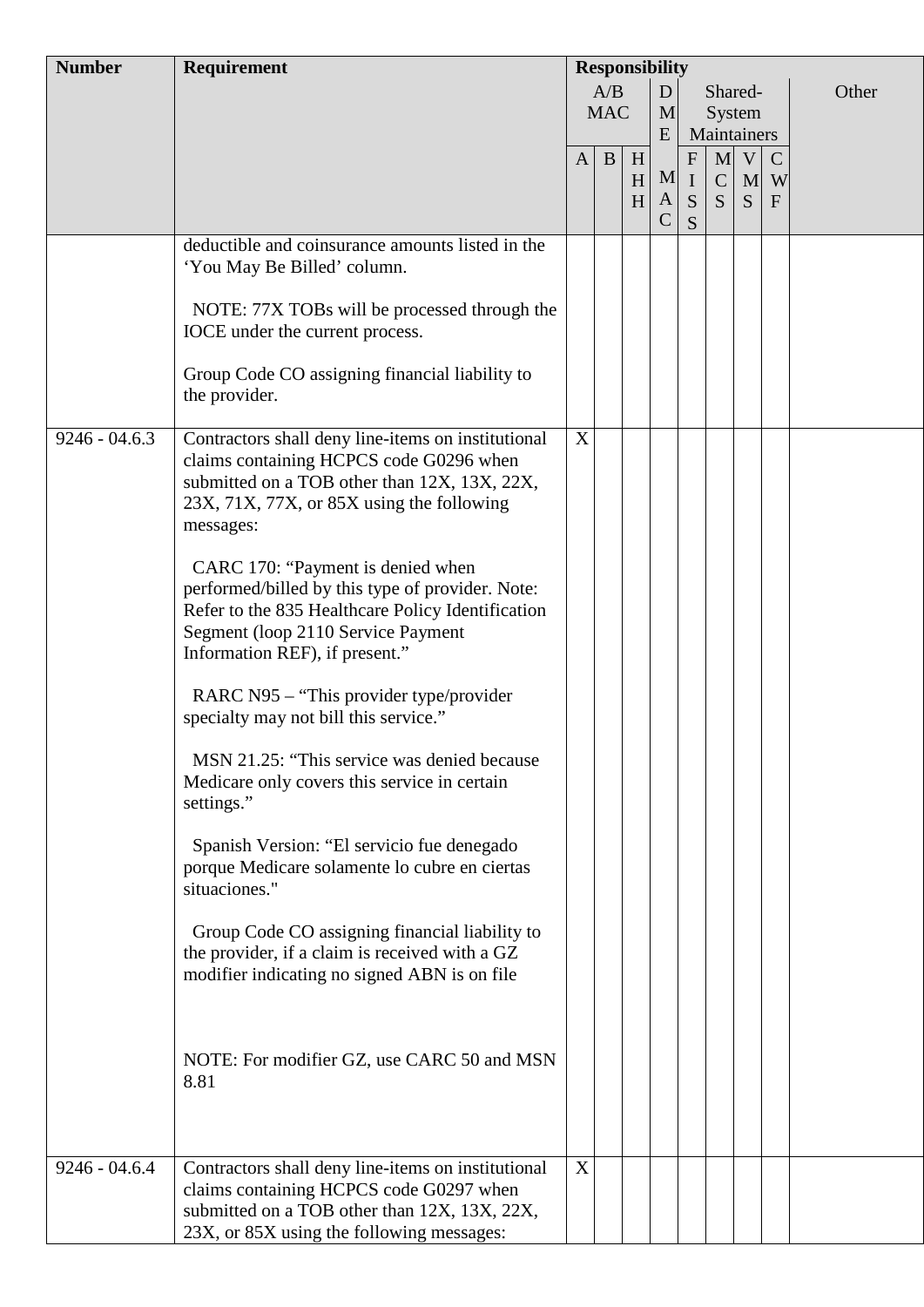| <b>Number</b> | Requirement                                                                                                                                                                                                                                                                                                                                                                                                                                                                                                                                                                                                                                                                                                                                   | <b>Responsibility</b> |                        |                                     |                               |                                               |                                            |                |                                               |  |  |  |  |       |
|---------------|-----------------------------------------------------------------------------------------------------------------------------------------------------------------------------------------------------------------------------------------------------------------------------------------------------------------------------------------------------------------------------------------------------------------------------------------------------------------------------------------------------------------------------------------------------------------------------------------------------------------------------------------------------------------------------------------------------------------------------------------------|-----------------------|------------------------|-------------------------------------|-------------------------------|-----------------------------------------------|--------------------------------------------|----------------|-----------------------------------------------|--|--|--|--|-------|
|               |                                                                                                                                                                                                                                                                                                                                                                                                                                                                                                                                                                                                                                                                                                                                               |                       | A/B<br><b>MAC</b><br>E |                                     |                               |                                               | D<br>Shared-<br>M<br>System<br>Maintainers |                |                                               |  |  |  |  | Other |
|               |                                                                                                                                                                                                                                                                                                                                                                                                                                                                                                                                                                                                                                                                                                                                               | $\mathbf{A}$          | B                      | $\boldsymbol{\mathrm{H}}$<br>H<br>H | $\mathbf{A}$<br>$\mathcal{C}$ | ${\bf F}$<br>M <sub>l</sub><br>${\bf S}$<br>S | $\mathbf C$<br>S                           | M V <br>M<br>S | $\mathbf C$<br>W<br>$\boldsymbol{\mathrm{F}}$ |  |  |  |  |       |
|               | CARC 170: "Payment is denied when<br>performed/billed by this type of provider. Note:<br>Refer to the 835 Healthcare Policy Identification<br>Segment (loop 2110 Service Payment<br>Information REF), if present."<br>RARC N95 - "This provider type/provider<br>specialty may not bill this service."<br>MSN 21.25: "This service was denied because<br>Medicare only covers this service in certain<br>settings."<br>Spanish Version: "El servicio fue denegado<br>porque Medicare solamente lo cubre en ciertas<br>situaciones."<br>Group Code CO assigning financial liability to<br>the provider, if a claim is received with a GZ<br>modifier indicating no signed ABN is on file<br>NOTE: For modifier GZ, use CARC 50 and MSN<br>8.81 |                       |                        |                                     |                               |                                               |                                            |                |                                               |  |  |  |  |       |
| $9246 - 04.7$ | CWF shall calculate a next eligible date for<br>HCPCS code G0297, for a given beneficiary. The<br>calculation shall include all applicable factors<br>including:<br>• Beneficiary Part B entitlement status                                                                                                                                                                                                                                                                                                                                                                                                                                                                                                                                   |                       |                        |                                     |                               |                                               |                                            |                | X                                             |  |  |  |  |       |
|               | • Beneficiary claims history                                                                                                                                                                                                                                                                                                                                                                                                                                                                                                                                                                                                                                                                                                                  |                       |                        |                                     |                               |                                               |                                            |                |                                               |  |  |  |  |       |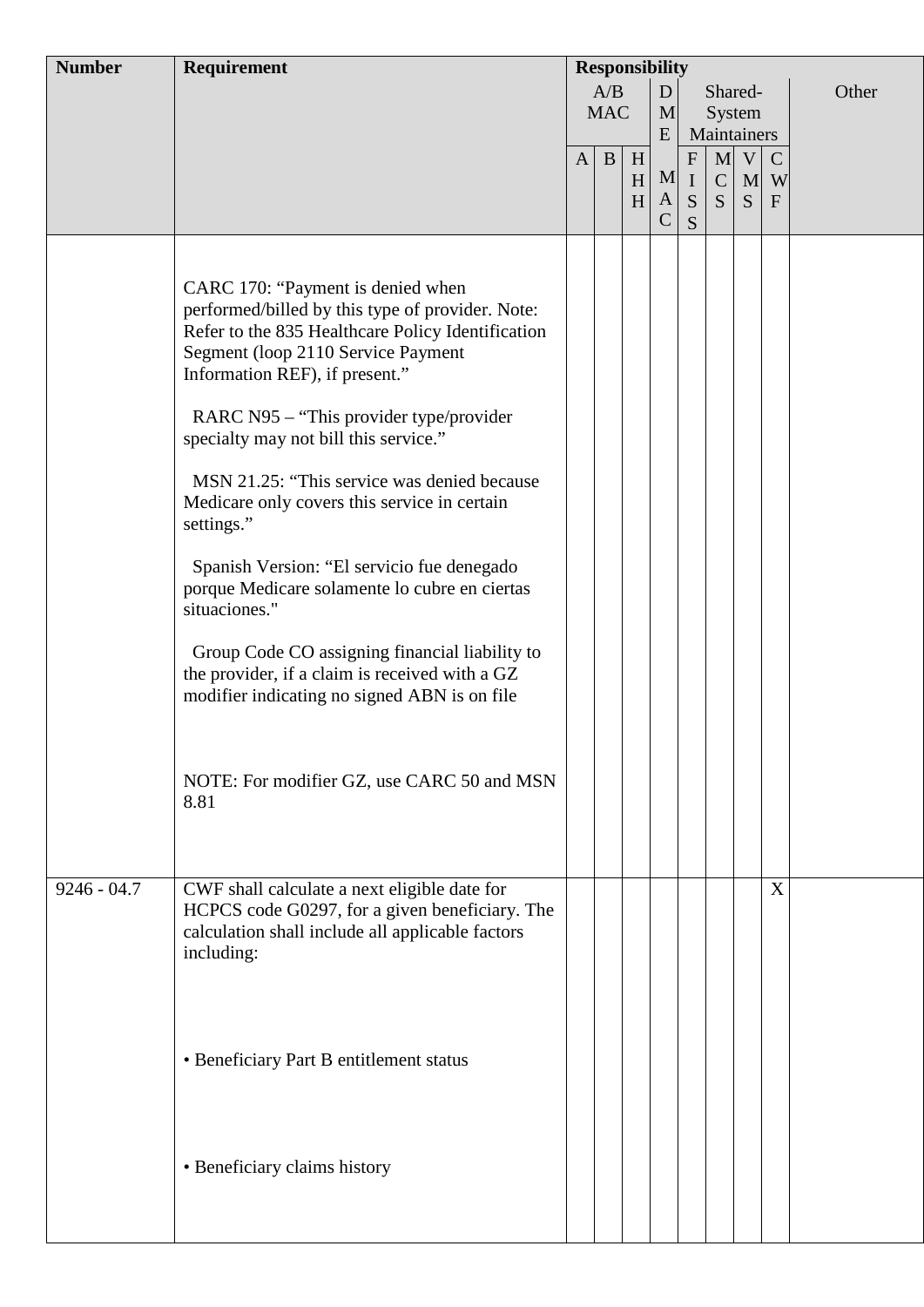| <b>Number</b>  | Requirement                                                                                                                                                                                                                                                                                                                        | <b>Responsibility</b> |                     |   |               |                           |               |   |               |          |
|----------------|------------------------------------------------------------------------------------------------------------------------------------------------------------------------------------------------------------------------------------------------------------------------------------------------------------------------------------|-----------------------|---------------------|---|---------------|---------------------------|---------------|---|---------------|----------|
|                |                                                                                                                                                                                                                                                                                                                                    |                       | A/B<br>D<br>Shared- |   |               |                           | Other         |   |               |          |
|                |                                                                                                                                                                                                                                                                                                                                    |                       | <b>MAC</b>          |   | M             |                           | System        |   |               |          |
|                |                                                                                                                                                                                                                                                                                                                                    |                       |                     |   | E             |                           | Maintainers   |   |               |          |
|                |                                                                                                                                                                                                                                                                                                                                    | $\mathbf{A}$          | $\mathbf{B}$        | H |               | $\boldsymbol{\mathrm{F}}$ | M             | V | $\mathcal{C}$ |          |
|                |                                                                                                                                                                                                                                                                                                                                    |                       |                     | H | M             | $\mathbf I$               | $\mathcal{C}$ | M | W             |          |
|                |                                                                                                                                                                                                                                                                                                                                    |                       |                     | H | A             | S                         | S             | S | $\mathbf{F}$  |          |
|                |                                                                                                                                                                                                                                                                                                                                    |                       |                     |   | $\mathcal{C}$ | S                         |               |   |               |          |
|                | • Utilization rules                                                                                                                                                                                                                                                                                                                |                       |                     |   |               |                           |               |   |               |          |
|                | NOTE: The calculation for preventive services<br>next eligible date shall parallel claims processing.                                                                                                                                                                                                                              |                       |                     |   |               |                           |               |   |               |          |
| $9246 - 04.8$  | The next eligible dates shall be displayed on all<br>CWF provider query screens (HUQA, HIQA,<br>HIQH, ELGA, ELGH, PRVN).                                                                                                                                                                                                           |                       |                     |   |               | X                         |               |   | X             | MBD, NGD |
| $9246 - 04.9$  | Any change to beneficiary master data or claims<br>data that would result in a change to any next<br>eligible date shall result in an update to the<br>beneficiary's next eligible date.                                                                                                                                           |                       |                     |   |               |                           |               |   | X             |          |
| $9246 - 04.10$ | The Multi-Carrier System Desktop Tool<br>(MCSDT) shall display HCPCS code G0297<br>sessions on a separate screen and in a format<br>equivalent to the CWF HIMR screen.                                                                                                                                                             |                       | X                   |   |               |                           | X             |   |               |          |
| $9246 - 04.11$ | Contractors shall apply contractor pricing to<br>claims containing HCPCS codes G0296 or G0297<br>with dates of service February 5, 2015, through<br>December 31, 2015.                                                                                                                                                             |                       | X                   |   |               |                           |               |   |               |          |
| $9246 - 04.12$ | Contractors shall not search for claims for lung<br>cancer screening counseling and shared decision<br>making visits or claims for lung cancer screening<br>with low dose computed tomography, with dates<br>of service on or after February 5, 2015, but<br>contractors may adjust claims that are brought to<br>their attention. | X                     | $\boldsymbol{X}$    |   |               |                           |               |   |               |          |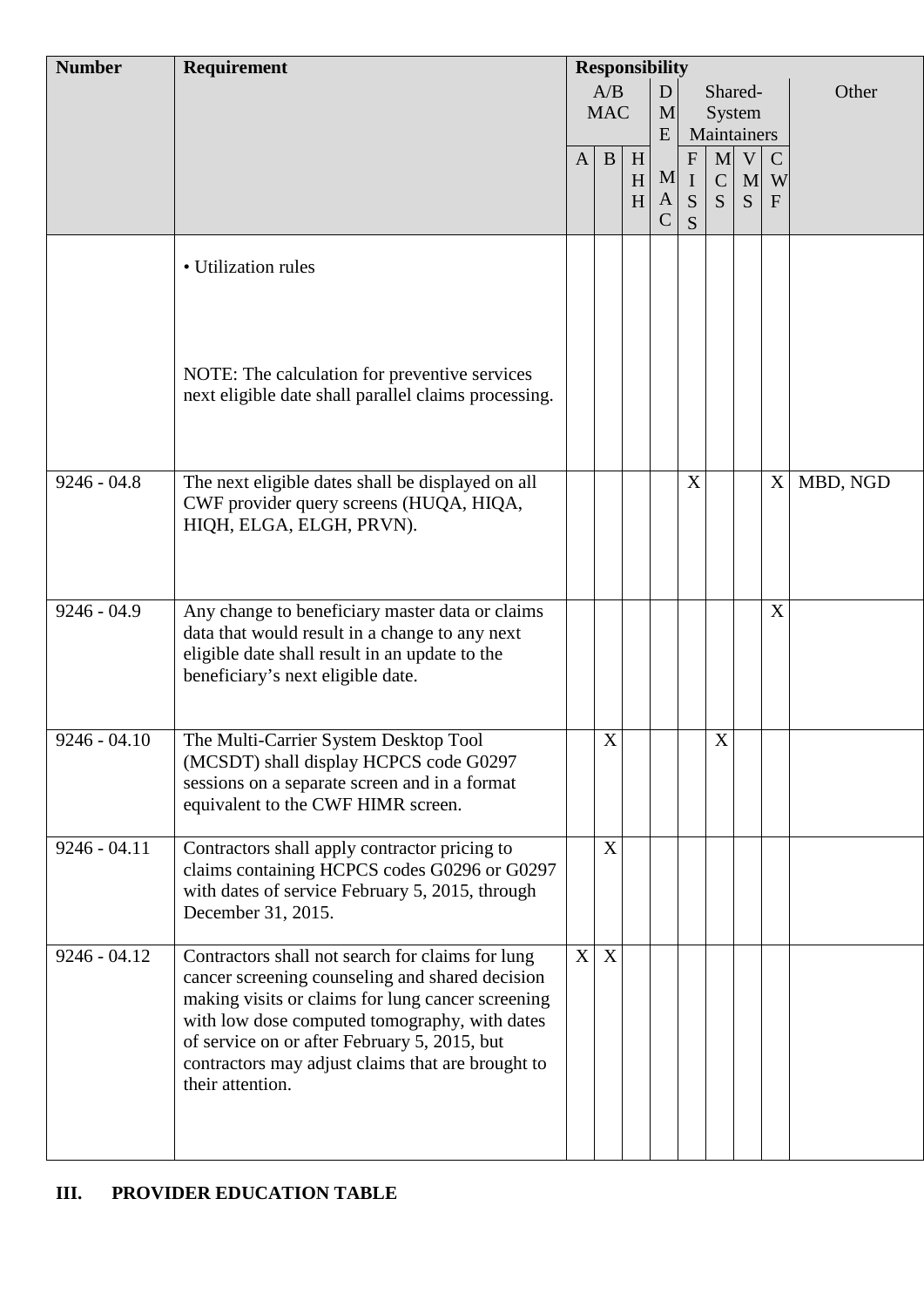| <b>Number</b>  | Requirement                                                                                                                                                                                                                                                                                                                                                                                                                                                                                                                                                                                                                                                                                                                                                                                                                                                                                                                                 | <b>Responsibility</b> |   |             |                         |  |
|----------------|---------------------------------------------------------------------------------------------------------------------------------------------------------------------------------------------------------------------------------------------------------------------------------------------------------------------------------------------------------------------------------------------------------------------------------------------------------------------------------------------------------------------------------------------------------------------------------------------------------------------------------------------------------------------------------------------------------------------------------------------------------------------------------------------------------------------------------------------------------------------------------------------------------------------------------------------|-----------------------|---|-------------|-------------------------|--|
|                |                                                                                                                                                                                                                                                                                                                                                                                                                                                                                                                                                                                                                                                                                                                                                                                                                                                                                                                                             | A/B<br><b>MAC</b>     |   | D<br>M<br>E | $\mathcal{C}$<br>E<br>D |  |
|                |                                                                                                                                                                                                                                                                                                                                                                                                                                                                                                                                                                                                                                                                                                                                                                                                                                                                                                                                             | $\mathsf{A}$          | B | H<br>H<br>H | M<br>A                  |  |
| $9246 - 04.13$ | MLN Article: A provider education article related to this instruction will be<br>available at http://www.cms.gov/Outreach-and-Education/Medicare-<br>Learning-Network-MLN/MLNMattersArticles/ shortly after the CR is<br>released. You will receive notification of the article release via the established<br>"MLN Matters" listserv. Contractors shall post this article, or a direct link to<br>this article, on their Web sites and include information about it in a listserv<br>message within 5 business days after receipt of the notification from CMS<br>announcing the availability of the article. In addition, the provider education<br>article shall be included in the contractor's next regularly scheduled bulletin.<br>Contractors are free to supplement MLN Matters articles with localized<br>information that would benefit their provider community in billing and<br>administering the Medicare program correctly. | X                     | X |             |                         |  |

#### **IV. SUPPORTING INFORMATION**

#### **Section A: Recommendations and supporting information associated with listed requirements: N/A**

*"Should" denotes a recommendation.*

| <b>X-Ref</b>       | Recommendations or other supporting information: |
|--------------------|--------------------------------------------------|
| <b>Requirement</b> |                                                  |
| <b>Number</b>      |                                                  |

#### **Section B: All other recommendations and supporting information:** N/A

#### **V. CONTACTS**

**Pre-Implementation Contact(s):** Wanda Belle, 410-786-7491 or wanda.belle@cms.hhs.gov (Coverage), Patricia Brocato-Simons, 410-786-0261 or Patricia.Brocatosimons@cms.hhs.gov (Coverage) , Wendy Knarr, 410-786-0843 or Wendy.Knarr@cms.hhs.gov (Supplier Claims Processing) , William Ruiz, 410-786- 9283 or William.Ruiz@cms.hhs.gov (Part A Institutional Claims Processing) , Jamie Hermansen, 410-786- 2064 or Jamie.Hermansen@cms.hhs.gov (Coverage) , Thomas Dorsey, 410-786-7434 or Thomas.Dorsey@cms.hhs.gov (Practitioner Claims Processing Part B)

Post-Implementation Contact(s): Contact your Contracting Officer's Representative (COR).

#### **VI. FUNDING**

#### **Section A: For Medicare Administrative Contractors (MACs):**

The Medicare Administrative Contractor is hereby advised that this constitutes technical direction as defined in your contract. CMS does not construe this as a change to the MAC Statement of Work. The contractor is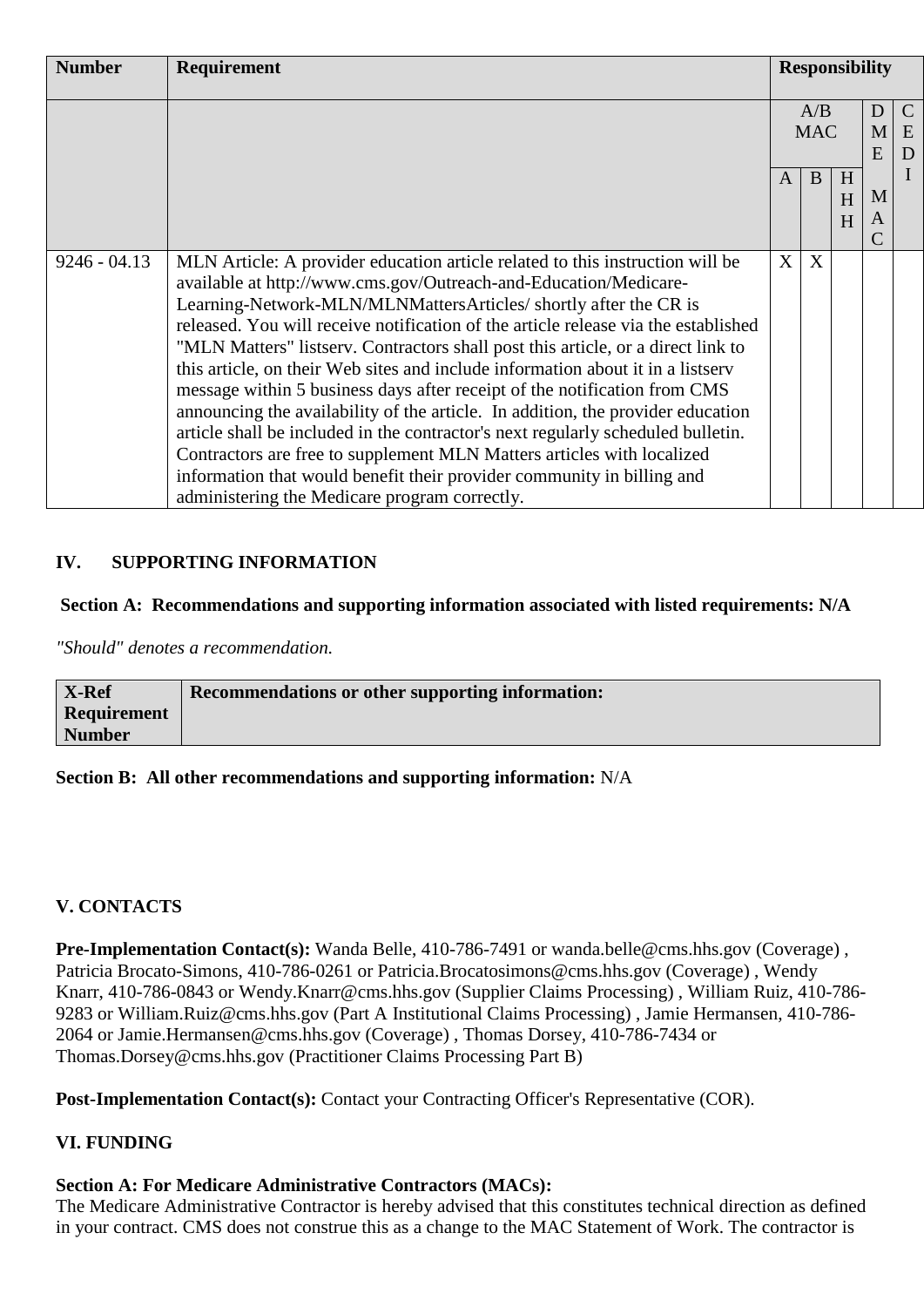not obligated to incur costs in excess of the amounts allotted in your contract unless and until specifically authorized by the Contracting Officer. If the contractor considers anything provided, as described above, to be outside the current scope of work, the contractor shall withhold performance on the part(s) in question and immediately notify the Contracting Officer, in writing or by e-mail, and request formal directions regarding continued performance requirements.

#### **ATTACHMENTS: 0**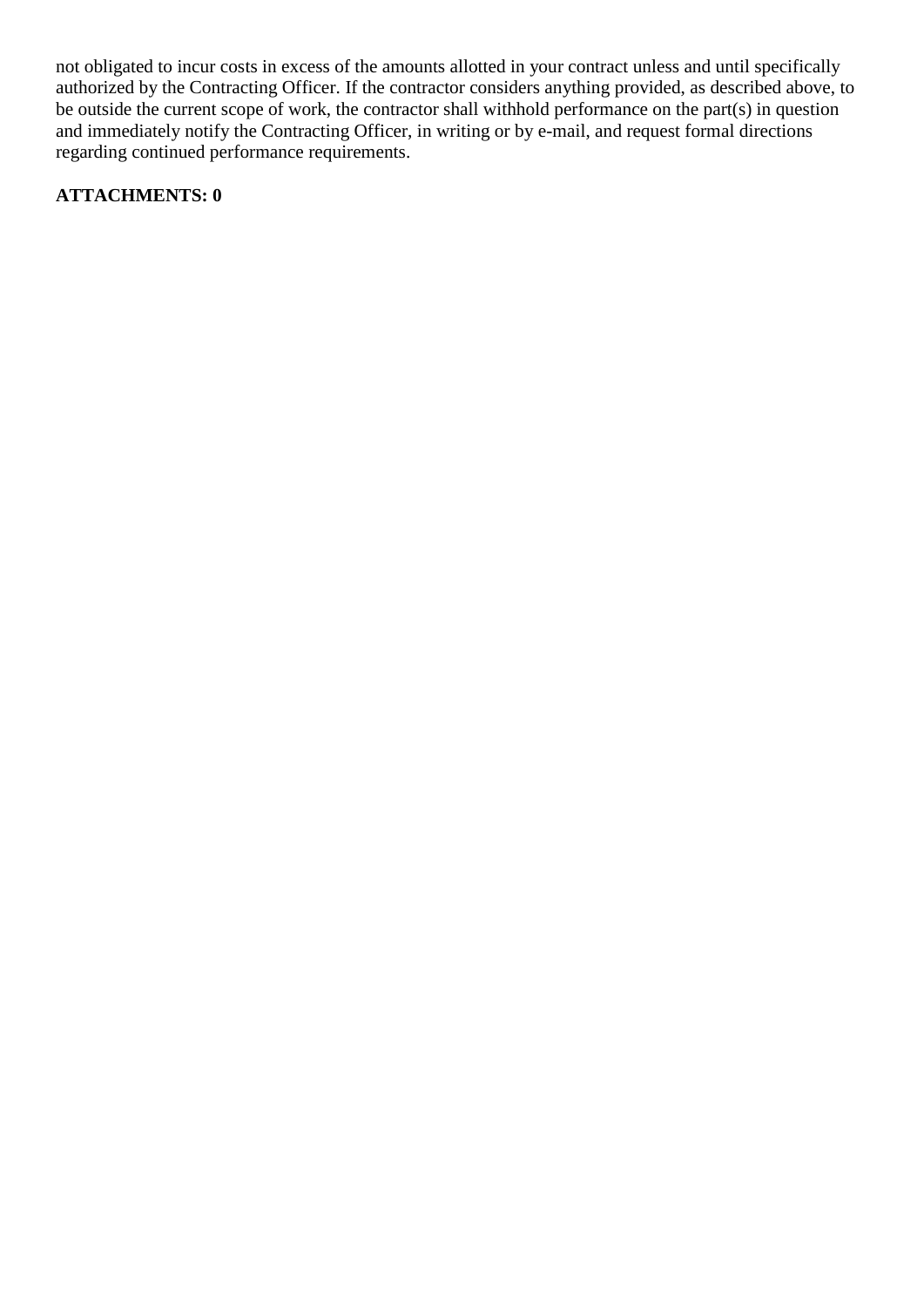# **Medicare Claims Processing Manual Chapter 18 - Preventive and Screening Services**

**Table of Contents** *(Rev.3374, Issued: 10-15-15)*

*220 – Screening for Lung Cancer with Low Dose Computed Tomography (LDCT)*

- *220.1 – Healthcare Common Procedure Coding System (HCPCS) Codes*
- *220.2 – Institutional Billing Requirements*
- *220.3 – Deductible and Coinsurance*
- *220.4 – Claim Adjustment Reason Codes (CARCs), Remittance Advice Remark Codes (RARCs), Group Codes, and Medicare Summary Notice (MSN) Messages*
- *220.5 – Common Working File (CWF) Edits*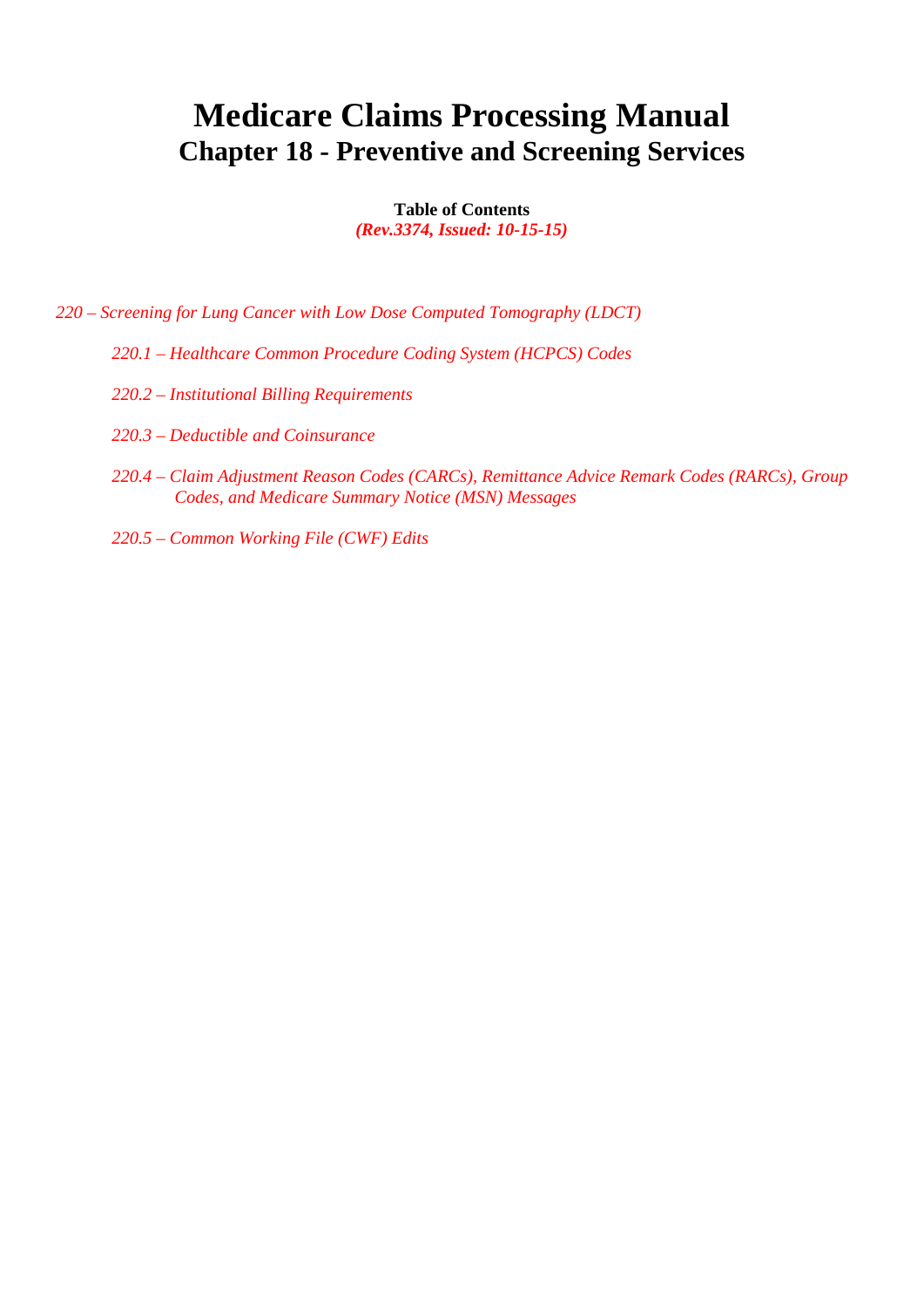## **1.2 – Table of Preventive and Screening Services**

*(Rev.3374, Issued: 10-15-15, Effective: 02-05-15, Implementation: 01-04-16)*

| <b>Service</b>                                                                 | CPT/<br><b>HCPCS</b><br>Code | <b>Long Descriptor</b>                                                                                                                                                                    | <b>USPSTF</b><br><b>Rating</b> | Coins./<br><b>Deductible</b> |
|--------------------------------------------------------------------------------|------------------------------|-------------------------------------------------------------------------------------------------------------------------------------------------------------------------------------------|--------------------------------|------------------------------|
| Initial<br>Preventive<br>Physical<br>Examination,<br><b>IPPE</b>               | G0402                        | Initial preventive physical<br>examination; face to face<br>visits, services limited to<br>new beneficiary during the<br>first 12 months of<br>Medicare enrollment                        |                                | <b>WAIVED</b>                |
|                                                                                | G0403                        | Electrocardiogram, routine<br>ECG with 12 leads;<br>performed as a screening<br>for the initial preventive<br>physical examination with<br>interpretation and report                      |                                | <b>Not</b><br>Waived         |
|                                                                                | G0404                        | Electrocardiogram, routine<br>ECG with 12 leads; tracing<br>only, without interpretation<br>and report, performed as a<br>screening for the initial<br>preventive physical<br>examination | *Not<br><b>Rated</b>           | <b>Not</b><br>Waived         |
|                                                                                | G0405                        | Electrocardiogram, routine<br>ECG with 12 leads;<br>interpretation and report<br>only, performed as a<br>screening for the initial<br>preventive physical<br>examination                  |                                | <b>Not</b><br>Waived         |
| <b>Ultrasound</b><br>Screening for<br>Abdominal<br>Aortic<br>Aneurysm<br>(AAA) | G0389                        | Ultrasound, B-scan and /or<br>real time with image<br>documentation: for<br>abdominal aortic aneurysm<br>(AAA) ultrasound<br>screening                                                    | B                              | <b>WAIVED</b>                |
|                                                                                | 80061                        | Lipid panel                                                                                                                                                                               |                                | <b>WAIVED</b>                |
| Cardiovascular                                                                 | 82465                        | Cholesterol, serum or<br>whole blood, total                                                                                                                                               |                                | <b>WAIVED</b>                |
| Disease<br>Screening                                                           | 83718                        | Lipoprotein, direct<br>measurement; high density<br>cholesterol (hdl<br>cholesterol)                                                                                                      | $\mathbf{A}$                   | <b>WAIVED</b>                |
|                                                                                | 84478                        | Triglycerides                                                                                                                                                                             |                                | <b>WAIVED</b>                |
| Diabetes                                                                       | 82947                        | Glucose; quantitative,<br>blood (except reagent strip)                                                                                                                                    | B                              | <b>WAIVED</b>                |
| <b>Screening Tests</b>                                                         | 82950                        | Glucose; post glucose dose<br>(includes glucose)                                                                                                                                          |                                | <b>WAIVED</b>                |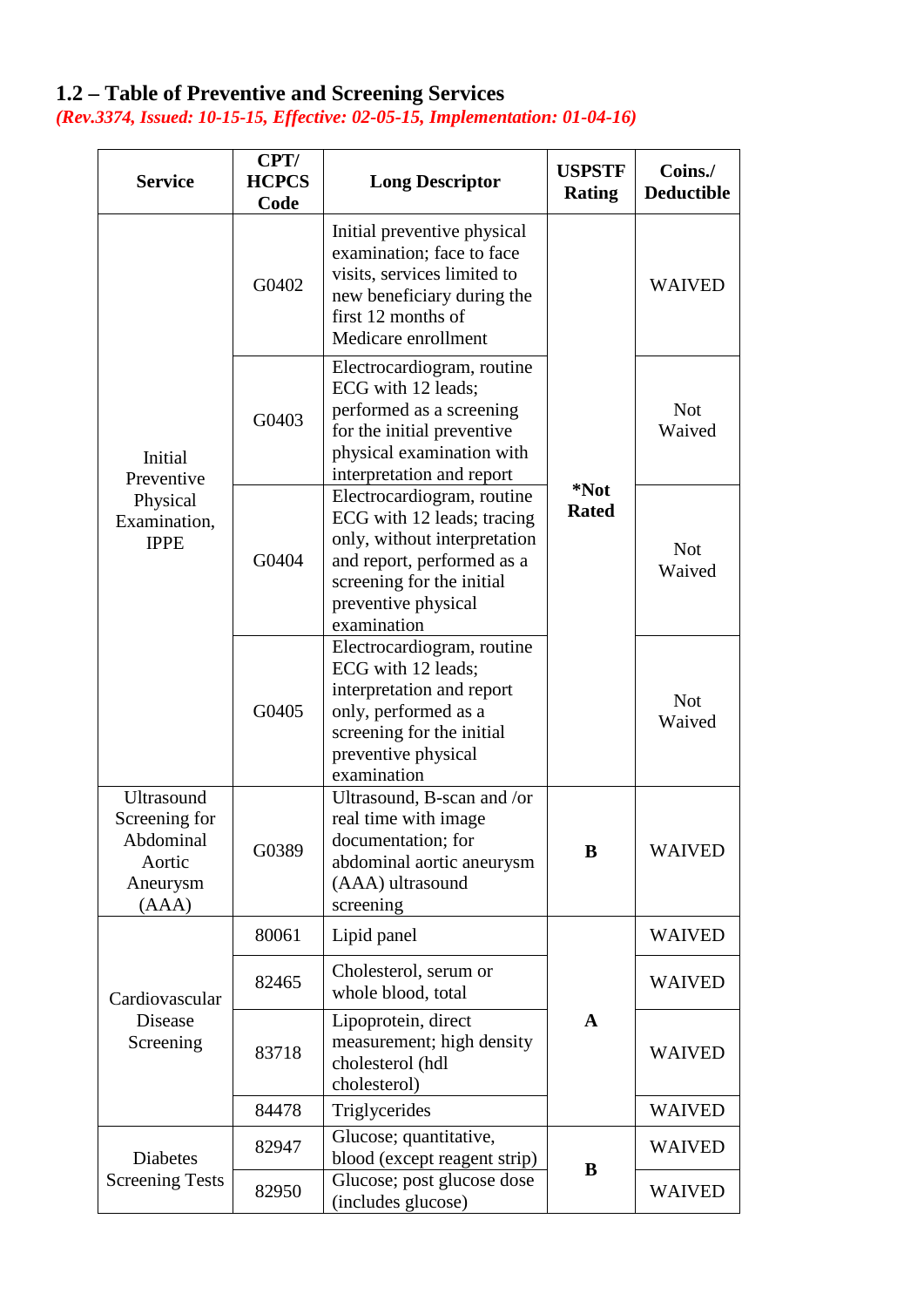| <b>Service</b>                                                        | CPT/<br><b>HCPCS</b><br>Code                                                                  | <b>Long Descriptor</b>                                                                                                                                                                                                                                                                                                           | <b>USPSTF</b><br><b>Rating</b> | Coins./<br><b>Deductible</b> |
|-----------------------------------------------------------------------|-----------------------------------------------------------------------------------------------|----------------------------------------------------------------------------------------------------------------------------------------------------------------------------------------------------------------------------------------------------------------------------------------------------------------------------------|--------------------------------|------------------------------|
|                                                                       | 82951                                                                                         | Glucose; tolerance test<br>(gtt), three specimens<br>(includes glucose)                                                                                                                                                                                                                                                          | *Not<br><b>Rated</b>           | <b>WAIVED</b>                |
| Diabetes Self-<br>Management<br>Training<br><b>Services</b><br>(DSMT) | G0108                                                                                         | Diabetes outpatient self-<br>management training<br>services, individual, per 30<br>minutes<br>*Not                                                                                                                                                                                                                              |                                | <b>Not</b><br>Waived         |
|                                                                       | G0109                                                                                         | Diabetes outpatient self-<br>management training<br>services, group session (2)<br>or more), per 30 minutes                                                                                                                                                                                                                      | <b>Rated</b>                   | <b>Not</b><br>Waived         |
|                                                                       | 97802                                                                                         | Medical nutrition therapy;<br>initial assessment and<br>intervention, individual,<br>face-to-face with the<br>patient, each 15 minutes                                                                                                                                                                                           |                                | <b>WAIVED</b>                |
| Medical<br>Nutrition<br>Therapy<br>(MNT)<br><b>Services</b>           | 97803                                                                                         | Medical nutrition therapy;<br>re-assessment and<br>intervention, individual,<br>face-to-face with the<br>patient, each 15 minutes                                                                                                                                                                                                | B                              | <b>WAIVED</b>                |
|                                                                       | Medical nutrition therapy;<br>group (2 or more<br>97804<br>individual(s)), each 30<br>minutes |                                                                                                                                                                                                                                                                                                                                  |                                | <b>WAIVED</b>                |
|                                                                       | G0270                                                                                         | Medical nutrition therapy;<br>reassessment and<br>subsequent intervention(s)<br>following second referral<br>in same year for change in<br>diagnosis, medical<br>condition or treatment<br>regimen (including<br>additional hours needed for<br>renal disease), individual,<br>face to face with the<br>patient, each 15 minutes | B                              | <b>WAIVED</b>                |
|                                                                       | G0271                                                                                         | Medical nutrition therapy,<br>reassessment and<br>subsequent intervention(s)<br>following second referral<br>in same year for change in<br>diagnosis, medical<br>condition, or treatment<br>regimen (including<br>additional hours needed for<br>renal disease), group (2 or<br>more individuals), each 30<br>minutes            |                                | <b>WAIVED</b>                |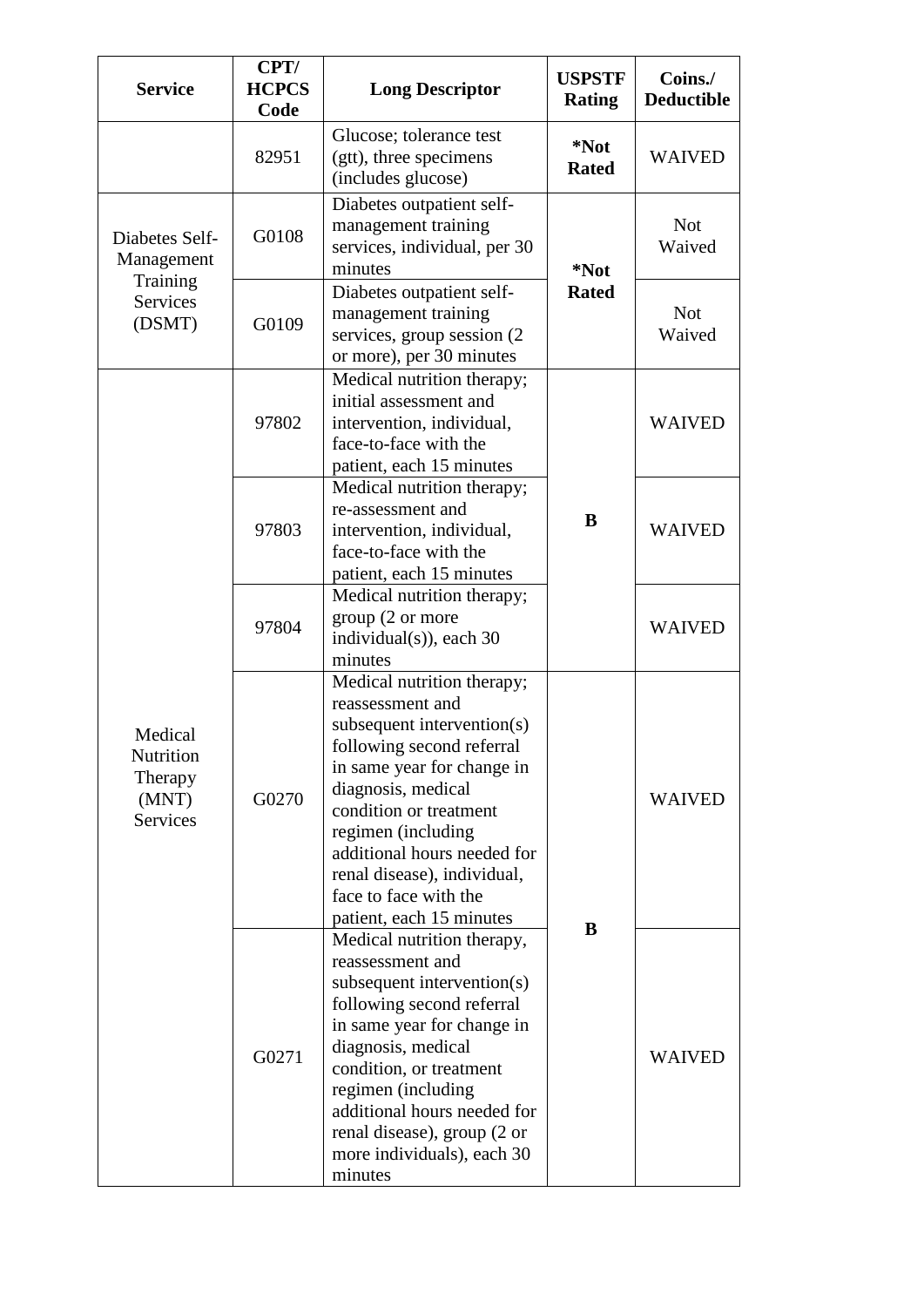| <b>Service</b>       | CPT/<br><b>HCPCS</b> | <b>Long Descriptor</b>                                   | <b>USPSTF</b> | Coins./           |
|----------------------|----------------------|----------------------------------------------------------|---------------|-------------------|
|                      | Code                 |                                                          | <b>Rating</b> | <b>Deductible</b> |
|                      |                      | Screening cytopathology,                                 |               |                   |
|                      |                      | cervical or vaginal (any                                 |               |                   |
|                      |                      | reporting system),                                       |               |                   |
|                      | G0123                | collected in preservative                                |               | <b>WAIVED</b>     |
|                      |                      | fluid, automated thin layer<br>preparation, screening by | A             |                   |
|                      |                      | cytotechnologist under                                   |               |                   |
|                      |                      | physician supervision                                    |               |                   |
|                      |                      | Screening cytopathology,                                 |               |                   |
|                      |                      | cervical or vaginal (any                                 |               |                   |
|                      |                      | reporting system),                                       |               |                   |
|                      | G0124                | collected in preservative                                |               | <b>WAIVED</b>     |
|                      |                      | fluid, automated thin layer                              |               |                   |
|                      |                      | preparation, requiring                                   |               |                   |
|                      |                      | interpretation by physician                              |               |                   |
|                      |                      | Screening cytopathology                                  |               |                   |
|                      | G0141                | smears, cervical or vaginal,                             |               |                   |
|                      |                      | performed by automated<br>system, with manual            | $\mathbf{A}$  | <b>WAIVED</b>     |
|                      |                      | rescreening, requiring                                   |               |                   |
|                      |                      | interpretation by physician                              |               |                   |
|                      |                      | Screening cytopathology,                                 |               |                   |
|                      |                      | cervical or vaginal (any                                 |               |                   |
| <b>Screening Pap</b> |                      | reporting system),                                       |               |                   |
| Test                 |                      | collected in preservative                                |               |                   |
|                      | G0143                | fluid, automated thin layer                              | $\mathbf{A}$  | <b>WAIVED</b>     |
|                      |                      | preparation, with manual                                 |               |                   |
|                      |                      | screening and rescreening                                |               |                   |
|                      |                      | by cytotechnologist under                                |               |                   |
|                      |                      | physician supervision                                    |               |                   |
|                      |                      | Screening cytopathology,<br>cervical or vaginal (any     |               |                   |
|                      |                      | reporting system),                                       |               |                   |
|                      |                      | collected in preservative                                |               |                   |
|                      | G0144                | fluid, automated thin layer                              | $\mathbf{A}$  | <b>WAIVED</b>     |
|                      |                      | preparation, with screening                              |               |                   |
|                      |                      | by automated system,                                     |               |                   |
|                      |                      | under physician                                          |               |                   |
|                      |                      | supervision                                              |               |                   |
|                      |                      | Screening cytopathology,                                 |               |                   |
|                      |                      | cervical or vaginal (any<br>reporting system),           |               |                   |
|                      |                      | collected in preservative                                |               |                   |
|                      | G0145                | fluid, automated thin layer                              | A             | <b>WAIVED</b>     |
|                      |                      | preparation, with screening                              |               |                   |
|                      |                      | by automated system and                                  |               |                   |
|                      |                      | manual rescreening under                                 |               |                   |
|                      |                      | physician supervision                                    |               |                   |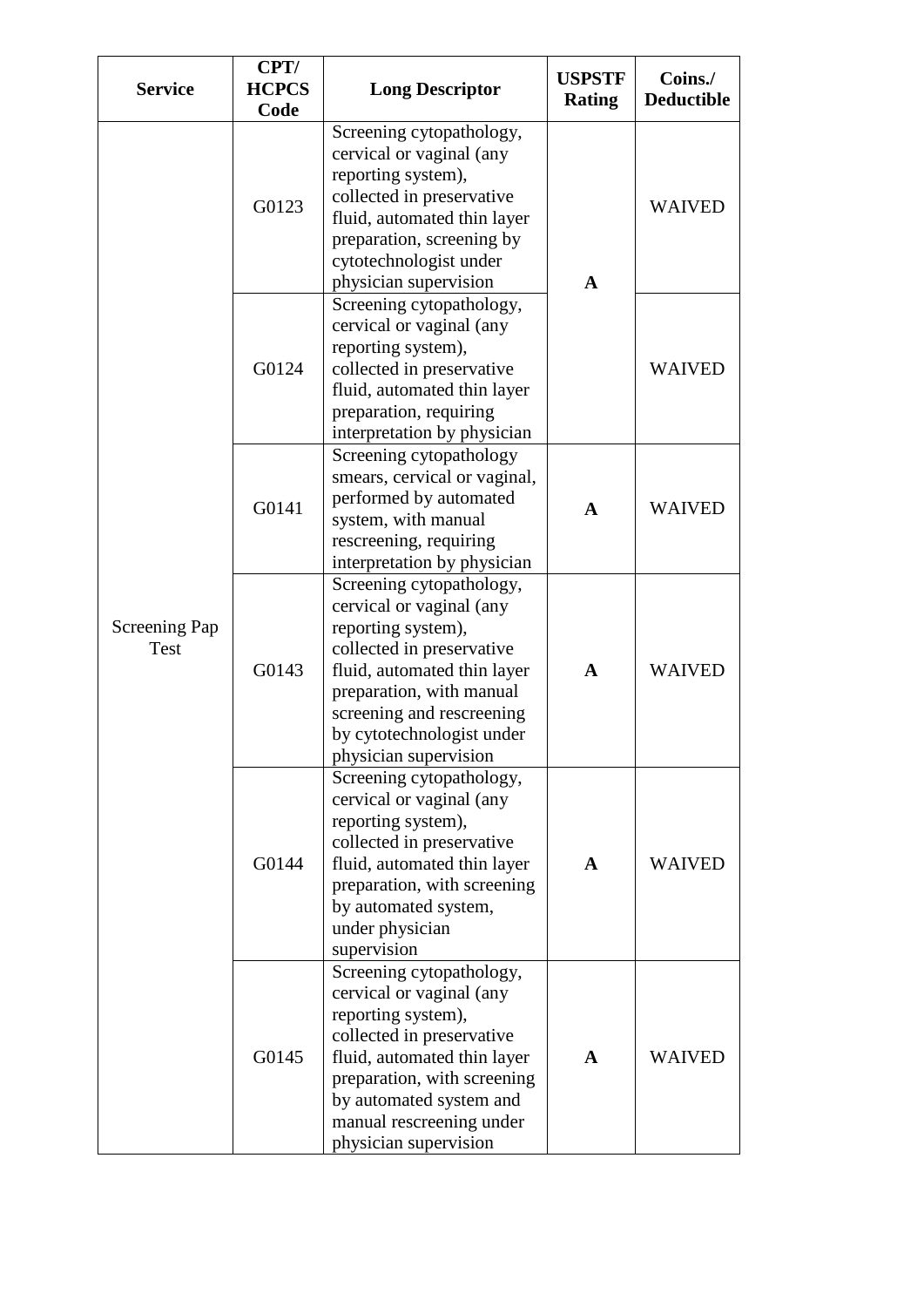| <b>Service</b>           | CPT/<br><b>HCPCS</b><br>Code | <b>Long Descriptor</b>                                                                                                                                                                                                                                                                                                              | <b>USPSTF</b><br><b>Rating</b> | Coins./<br><b>Deductible</b> |
|--------------------------|------------------------------|-------------------------------------------------------------------------------------------------------------------------------------------------------------------------------------------------------------------------------------------------------------------------------------------------------------------------------------|--------------------------------|------------------------------|
|                          | G0147                        | Screening cytopathology<br>smears, cervical or vaginal,<br>performed by automated<br>system under physician<br>supervision                                                                                                                                                                                                          | A                              | <b>WAIVED</b>                |
|                          | G0148                        | Screening cytopathology<br>smears, cervical or vaginal,<br>performed by automated<br>system with manual<br>rescreening                                                                                                                                                                                                              | $\mathbf{A}$                   | <b>WAIVED</b>                |
|                          | P3000                        | Screening papanicolaou<br>smear, cervical or vaginal,<br>up to three smears, by<br>technician under physician<br>supervision                                                                                                                                                                                                        |                                | <b>WAIVED</b>                |
|                          | P3001                        | Screening papanicolaou<br>smear, cervical or vaginal,<br>up to three smears,<br>requiring interpretation by<br>physician                                                                                                                                                                                                            |                                | <b>WAIVED</b>                |
|                          | Q0091                        | Screening papanicolaou<br>smear; obtaining, preparing<br>and conveyance of cervical<br>or vaginal smear to<br>laboratory                                                                                                                                                                                                            |                                | <b>WAIVED</b>                |
| Screening<br>Pelvic Exam | G0101                        | Cervical or vaginal cancer<br>screening; pelvic and<br>clinical breast examination                                                                                                                                                                                                                                                  | A                              | <b>WAIVED</b>                |
| Screening<br>Mammography | 77052                        | Computer-aided detection<br>(computer algorithm<br>analysis of digital image<br>data for lesion detection)<br>with further physician<br>review for interpretation,<br>with or without digitization<br>of film radiographic<br>images; screening<br>mammography (list<br>separately in addition to<br>code for primary<br>procedure) | B                              | <b>WAIVED</b>                |
|                          | 77057                        | Screening mammography,<br>bilateral (2-view film study<br>of each breast)                                                                                                                                                                                                                                                           | B                              | <b>WAIVED</b>                |
|                          | 77063                        | Screening digital breast<br>tomosynthesis, bilateral                                                                                                                                                                                                                                                                                |                                | <b>WAIVED</b>                |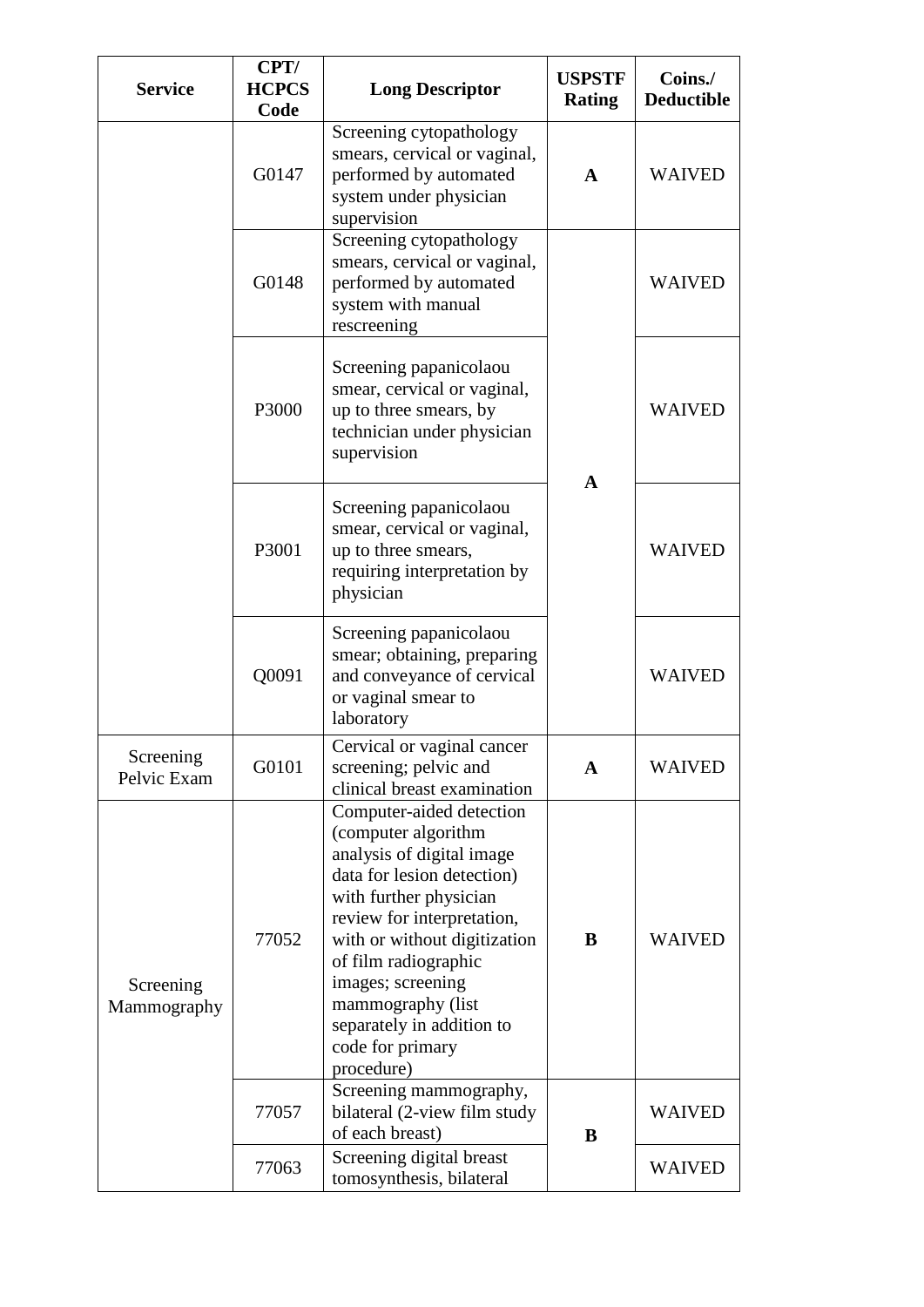| <b>Service</b>                  | CPT/<br><b>HCPCS</b><br>Code                                                                                                                                            | <b>Long Descriptor</b>                                                                                                                                     | <b>USPSTF</b><br><b>Rating</b> | Coins./<br><b>Deductible</b> |
|---------------------------------|-------------------------------------------------------------------------------------------------------------------------------------------------------------------------|------------------------------------------------------------------------------------------------------------------------------------------------------------|--------------------------------|------------------------------|
|                                 | G0202                                                                                                                                                                   | Screening mammography,<br>producing direct 2-D<br>digital image, bilateral, all<br>views                                                                   |                                | <b>WAIVED</b>                |
|                                 | Single energy x-ray<br>absorptiometry (sexa) bone<br>density study, one or more<br>G0130<br>sites; appendicular skeleton<br>(peripheral) (e.g., radius,<br>wrist, heel) |                                                                                                                                                            | <b>WAIVED</b>                  |                              |
|                                 | 77078                                                                                                                                                                   | Computed tomography,<br>bone mineral density study,<br>1 or more sites; axial<br>skeleton (e.g., hips, pelvis,<br>spine)                                   |                                | <b>WAIVED</b>                |
|                                 | 77079                                                                                                                                                                   | Computed tomography,<br>bone mineral density study,<br>1 or more sites;<br>appendicular skeleton<br>(peripheral) (e.g., radius,<br>wrist, heel)            |                                | <b>WAIVED</b>                |
| <b>Bone Mass</b><br>Measurement | 77080                                                                                                                                                                   | Dual-energy x-ray<br>absorptiometry (dxa), bone<br>density study, 1 or more<br>sites; axial skeleton (e.g.,<br>hips, pelvis, spine)                        | B                              | <b>WAIVED</b>                |
|                                 | 77081                                                                                                                                                                   | Dual-energy x-ray<br>absorptiometry (dxa), bone<br>density study, 1 or more<br>sites; appendicular skeleton<br>(peripheral) (e.g., radius,<br>wrist, heel) |                                | <b>WAIVED</b>                |
|                                 | 77083                                                                                                                                                                   | Radiographic<br>absorptiometry (e.g., photo<br>densitometry,<br>radiogrammetry), 1 or<br>more sites                                                        |                                | <b>WAIVED</b>                |
|                                 | 76977                                                                                                                                                                   | Ultrasound bone density<br>measurement and<br>interpretation, peripheral<br>site(s), any method                                                            |                                | <b>WAIVED</b>                |

**NOTE:** For Colorectal Cancer Screening, effective January 1, 2015, when anesthesia service 00810 is performed in conjunction with screening colonoscopy services G0105 or G0121, coinsurance and deductible will be waived for anesthesia service 00810 when modifier 33 is entered on the anesthesia claim.

When a screening colonoscopy becomes a diagnostic colonoscopy, anesthesia code 00810 should be submitted with only the PT modifier and only the deductible will be waived.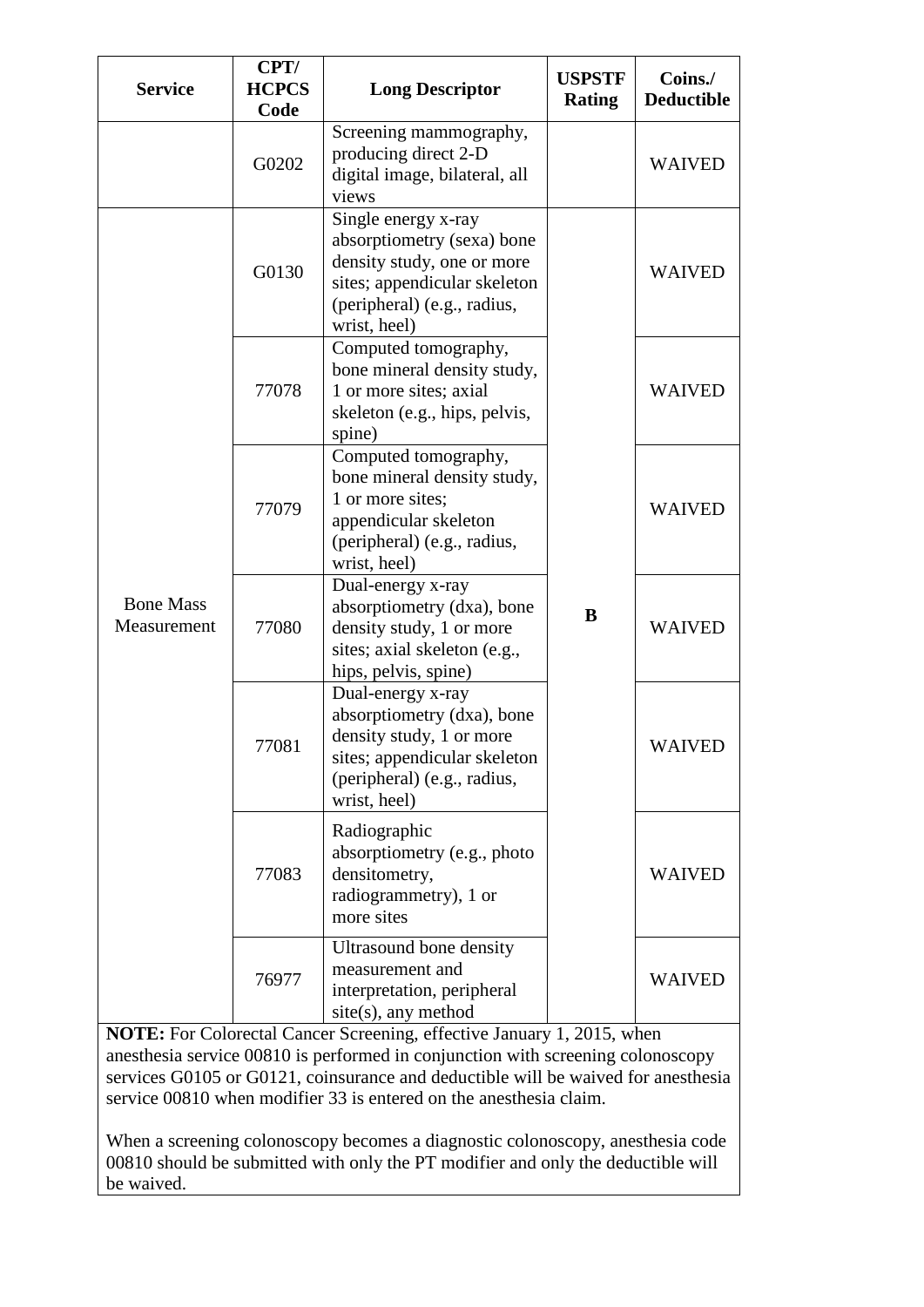| <b>Service</b>                    | CPT/<br><b>HCPCS</b><br>Code | <b>Long Descriptor</b>                                                                                                              | <b>USPSTF</b><br><b>Rating</b> | Coins./<br><b>Deductible</b>               |
|-----------------------------------|------------------------------|-------------------------------------------------------------------------------------------------------------------------------------|--------------------------------|--------------------------------------------|
| Colorectal<br>Cancer<br>Screening | G0104                        | Colorectal cancer<br>screening; flexible<br>sigmoidoscopy                                                                           |                                | <b>WAIVED</b>                              |
|                                   | G0105                        | Colorectal cancer<br>screening; colonoscopy on<br>individual at high risk                                                           | $\mathbf A$                    | <b>WAIVED</b>                              |
|                                   | G0106                        | Colorectal cancer<br>screening; alternative to<br>G0104, screening<br>sigmoidoscopy, barium<br>enema                                | *Not                           | Coins.<br>Applies $&$<br>Ded. is<br>waived |
|                                   | G0120                        | Colorectal cancer<br>screening; alternative to<br>G0105, screening<br>colonoscopy, barium<br>enema.                                 | <b>Rated</b>                   | Coins.<br>Applies $&$<br>Ded. is<br>waived |
|                                   | G0121                        | Colorectal cancer<br>screening; colonoscopy on<br>individual not meeting<br>criteria for high risk                                  |                                | <b>WAIVED</b>                              |
|                                   | 82270                        | Blood, occult, by<br>peroxidase activity (e.g.,<br>guaiac), qualitative; feces,<br>consecutive                                      | $\mathbf{A}$                   | <b>WAIVED</b>                              |
|                                   | G0328                        | Colorectal cancer<br>screening; fecal occult<br>blood test, immunoassay,<br>1-3 simultaneous                                        |                                | <b>WAIVED</b>                              |
| <b>Prostate Cancer</b>            | G0102                        | Prostate cancer screening;<br>digital rectal examination                                                                            | D                              | <b>Not</b><br>Waived                       |
| Screening                         | G0103                        | Prostate cancer screening;<br>prostate specific antigen<br>test (PSA)                                                               |                                | <b>WAIVED</b>                              |
|                                   | G0117                        | Glaucoma screening for<br>high risk patients furnished<br>by an optometrist or<br>ophthalmologist                                   |                                | <b>Not</b><br>Waived                       |
| Glaucoma<br>Screening             | G0118                        | Glaucoma screening for<br>high risk patient furnished<br>under the direct<br>supervision of an<br>optometrist or<br>ophthalmologist | $\mathbf I$                    | <b>Not</b><br>Waived                       |
| Influenza Virus<br>Vaccine        | 90653                        | Influenza virus vaccine,<br>inactivated, subunit,<br>adjuvanted, for<br>intramuscular use                                           | B                              | WAIVED                                     |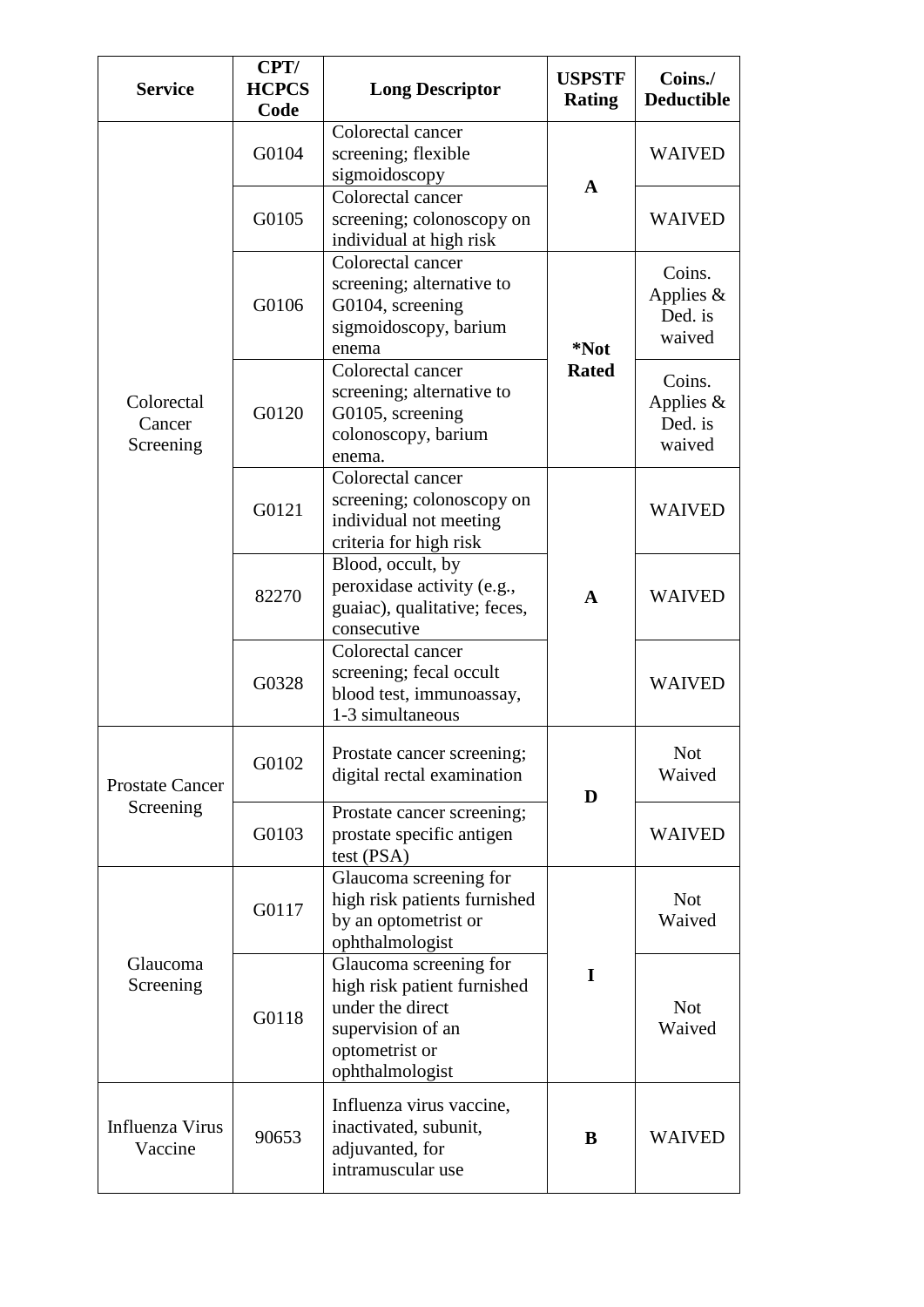| <b>Service</b> | CPT/<br><b>HCPCS</b><br>Code | <b>Long Descriptor</b>                                                                                                                                                              | <b>USPSTF</b><br><b>Rating</b> | Coins./<br><b>Deductible</b> |
|----------------|------------------------------|-------------------------------------------------------------------------------------------------------------------------------------------------------------------------------------|--------------------------------|------------------------------|
|                | 90654                        | Influenza virus vaccine,<br>split virus, preservative<br>free, for intradermal use,<br>for adults ages 18-64                                                                        |                                | <b>WAIVED</b>                |
|                | 90655                        | Influenza virus vaccine,<br>split virus, preservative<br>free, when administered to<br>children 6-35 months of<br>age, for intramuscular use                                        |                                | <b>WAIVED</b>                |
|                | 90656                        | Influenza virus vaccine,<br>split virus, preservative<br>free, when administered to<br>individuals 3 years and<br>older, for intramuscular use                                      |                                | <b>WAIVED</b>                |
|                | 90657                        | Influenza virus vaccine,<br>split virus, when<br>administered to children 6-<br>35 months of age, for<br>intramuscular use                                                          |                                | <b>WAIVED</b>                |
|                | 90660                        | Influenza virus vaccine,<br>live, for intranasal use                                                                                                                                |                                | <b>WAIVED</b>                |
|                | 90661                        | Influenza virus vaccine,<br>derived from cell cultures,<br>subunit, preservative and<br>antibiotic free, for<br>intramuscular use                                                   |                                | <b>WAIVED</b>                |
|                | 90662                        | Influenza virus vaccine,<br>split virus, preservative<br>free, enhanced<br>immunogenicity via<br>increased antigen content,<br>for intramuscular use                                |                                | <b>WAIVED</b>                |
|                | 90672                        | Influenza virus vaccine,<br>live, quadrivalent, for<br>intranasal use                                                                                                               |                                | <b>WAIVED</b>                |
|                | 90673                        | Influenza virus vaccine,<br>trivalent, derived from<br>recombinant DNA (RIV3),<br>hemagglutinin (HA)<br>protein only, preservative<br>and antibiotic free, for<br>intramuscular use |                                | <b>WAIVED</b>                |
|                | 90685                        | Influenza virus vaccine,<br>quadrivalent, split virus,<br>preservative free, when<br>administered to children 6-<br>35 months of age, for<br>intramuscular use                      |                                | <b>WAIVED</b>                |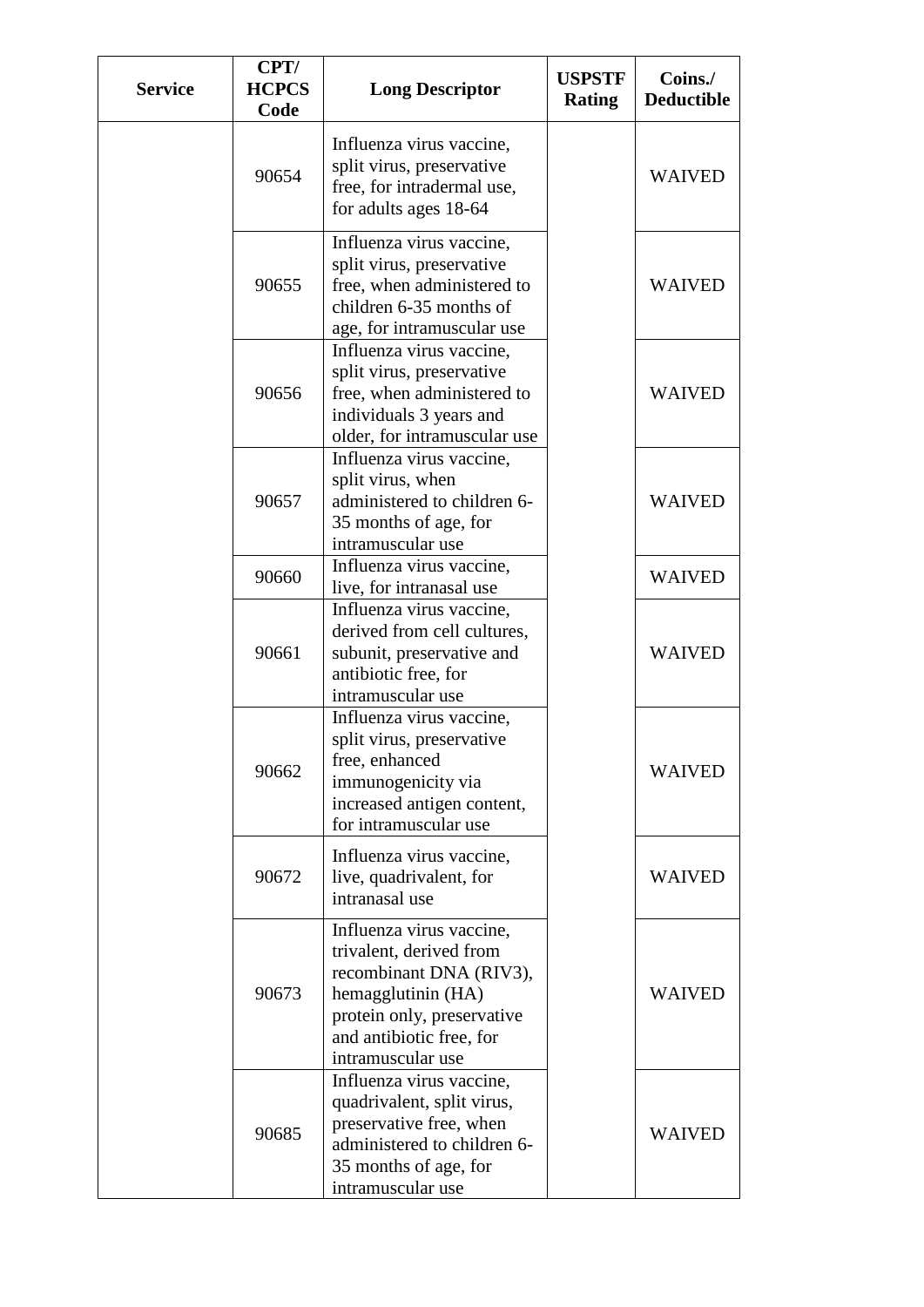| <b>Service</b>          | CPT/<br><b>HCPCS</b><br>Code | <b>Long Descriptor</b>                                                                                                                                                                                  | <b>USPSTF</b><br><b>Rating</b> | Coins./<br><b>Deductible</b> |
|-------------------------|------------------------------|---------------------------------------------------------------------------------------------------------------------------------------------------------------------------------------------------------|--------------------------------|------------------------------|
|                         | 90686                        | Influenza virus vaccine,<br>quadrivalent, split virus,<br>preservative free, when<br>administered to individuals<br>3 years of age and older,<br>for intramuscular use                                  |                                | <b>WAIVED</b>                |
|                         | 90687                        | Influenza virus vaccine,<br>quadrivalent, split virus,<br>when administered to<br>children 6-35 months of<br>age, for intramuscular use                                                                 |                                | <b>WAIVED</b>                |
|                         | 90688                        | Influenza virus vaccine,<br>quadrivalent, split virus,<br>when administered to<br>individuals 3 years of age<br>and older, for<br>intramuscular use                                                     |                                | <b>WAIVED</b>                |
|                         | G0008                        | Administration of<br>influenza virus vaccine                                                                                                                                                            |                                | <b>WAIVED</b>                |
|                         | 90669                        | Pneumococcal conjugate<br>vaccine, polyvalent, when<br>administered to children<br>younger than 5 years, for<br>intramuscular use                                                                       |                                | <b>WAIVED</b>                |
|                         | 90670                        | Pneumococcal conjugate<br>vaccine, 13 valent, for<br>intramuscular use.                                                                                                                                 |                                | <b>WAIVED</b>                |
| Pneumococcal<br>Vaccine | 90732                        | Pneumococcal<br>polysaccharide vaccine,<br>23-valent, adult or<br>immunosuppressed patient<br>dosage, when administered<br>to individuals 2 years or<br>older, for subcutaneous or<br>intramuscular use | B                              | <b>WAIVED</b>                |
|                         | G0009                        | Administration of                                                                                                                                                                                       |                                | <b>WAIVED</b>                |
|                         | 90739                        | pneumococcal vaccine<br>Hepatitis B vaccine, adult<br>dosage (2 dose schedule),<br>for intramuscular use                                                                                                |                                | <b>WAIVED</b>                |
| Hepatitis B<br>Vaccine  | 90740                        | Hepatitis B vaccine,<br>dialysis or<br>immunosuppressed patient<br>dosage (3 dose schedule),<br>for intramuscular use                                                                                   | $\mathbf{A}$                   | <b>WAIVED</b>                |
|                         | 90743                        | Hepatitis B vaccine,<br>adolescent (2 dose<br>schedule), for<br>intramuscular use                                                                                                                       |                                | <b>WAIVED</b>                |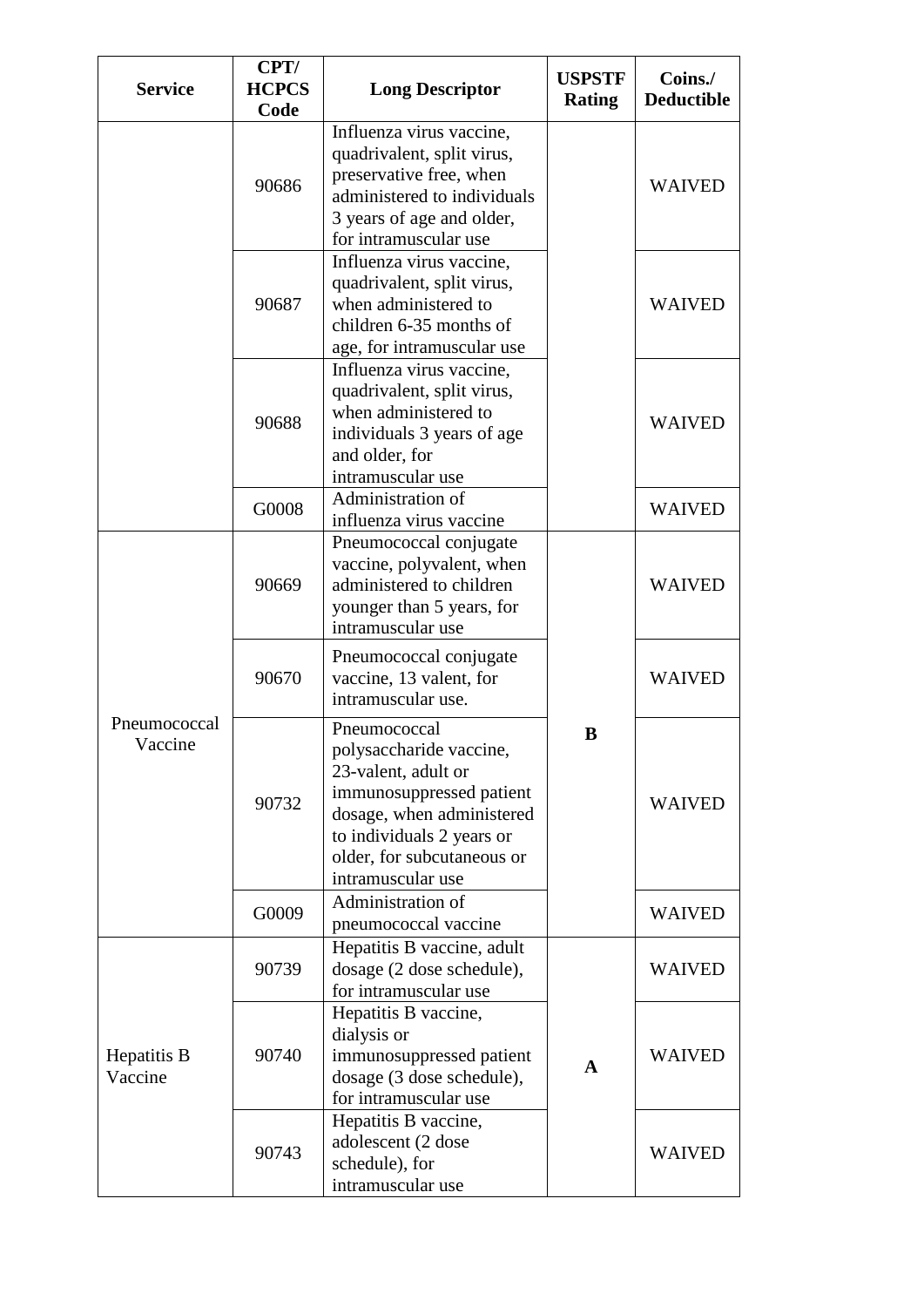| <b>Service</b>                    | CPT/<br><b>HCPCS</b><br>Code | <b>Long Descriptor</b>                                                                                                                                                        | <b>USPSTF</b><br><b>Rating</b> | Coins./<br><b>Deductible</b> |
|-----------------------------------|------------------------------|-------------------------------------------------------------------------------------------------------------------------------------------------------------------------------|--------------------------------|------------------------------|
|                                   | 90744                        | Hepatitis B vaccine,<br>pediatric/adolescent dosage<br>(3 dose schedule), for<br>intramuscular use                                                                            |                                | <b>WAIVED</b>                |
|                                   | 90746                        | Hepatitis B vaccine, adult<br>dosage, for intramuscular<br>use                                                                                                                |                                | <b>WAIVED</b>                |
|                                   | 90747                        | Hepatitis B vaccine,<br>dialysis or<br>immunosuppressed patient<br>dosage (4 dose schedule),<br>for intramuscular use                                                         |                                | <b>WAIVED</b>                |
|                                   | G0010                        | <b>Administration of Hepatitis</b><br><b>B</b> vaccine                                                                                                                        | A                              | <b>WAIVED</b>                |
| Hepatitis C<br>Virus<br>Screening | G0472                        | Screening for Hepatitis C<br>antibody                                                                                                                                         | B                              | <b>WAIVED</b>                |
| <b>HIV</b> Screening              | G0432                        | Infectious agent antigen<br>detection by enzyme<br>immunoassay (EIA)<br>technique, qualitative or<br>semi-qualitative, multiple-<br>step method, HIV-1 or<br>HIV-2, screening | A                              | <b>WAIVED</b>                |
|                                   | G0433                        | Infectious agent antigen<br>detection by enzyme-linked<br>immunosorbent assay<br>(ELISA) technique,<br>antibody, HIV-1 or HIV-2,<br>screening                                 |                                | <b>WAIVED</b>                |
|                                   | G0435                        | Infectious agent antigen<br>detection by rapid antibody<br>test of oral mucosa<br>transudate, HIV-1 or HIV-<br>2, screening                                                   |                                | <b>WAIVED</b>                |
| Smoking<br>Cessation              | G0436                        | Smoking and tobacco<br>cessation counseling visit<br>for the asymptomatic<br>patient; intermediate,<br>greater than 3 minutes, up<br>to 10 minutes                            | $\mathbf{A}$                   | <b>WAIVED</b>                |
|                                   | G0437                        | Smoking and tobacco<br>cessation counseling visit<br>for the asymptomatic<br>patient intensive, greater<br>than 10 minutes                                                    |                                | <b>WAIVED</b>                |
| Annual<br><b>Wellness Visit</b>   | G0438                        | Annual wellness visit,<br>including PPPS, first visit                                                                                                                         | *Not<br><b>Rated</b>           | <b>WAIVED</b>                |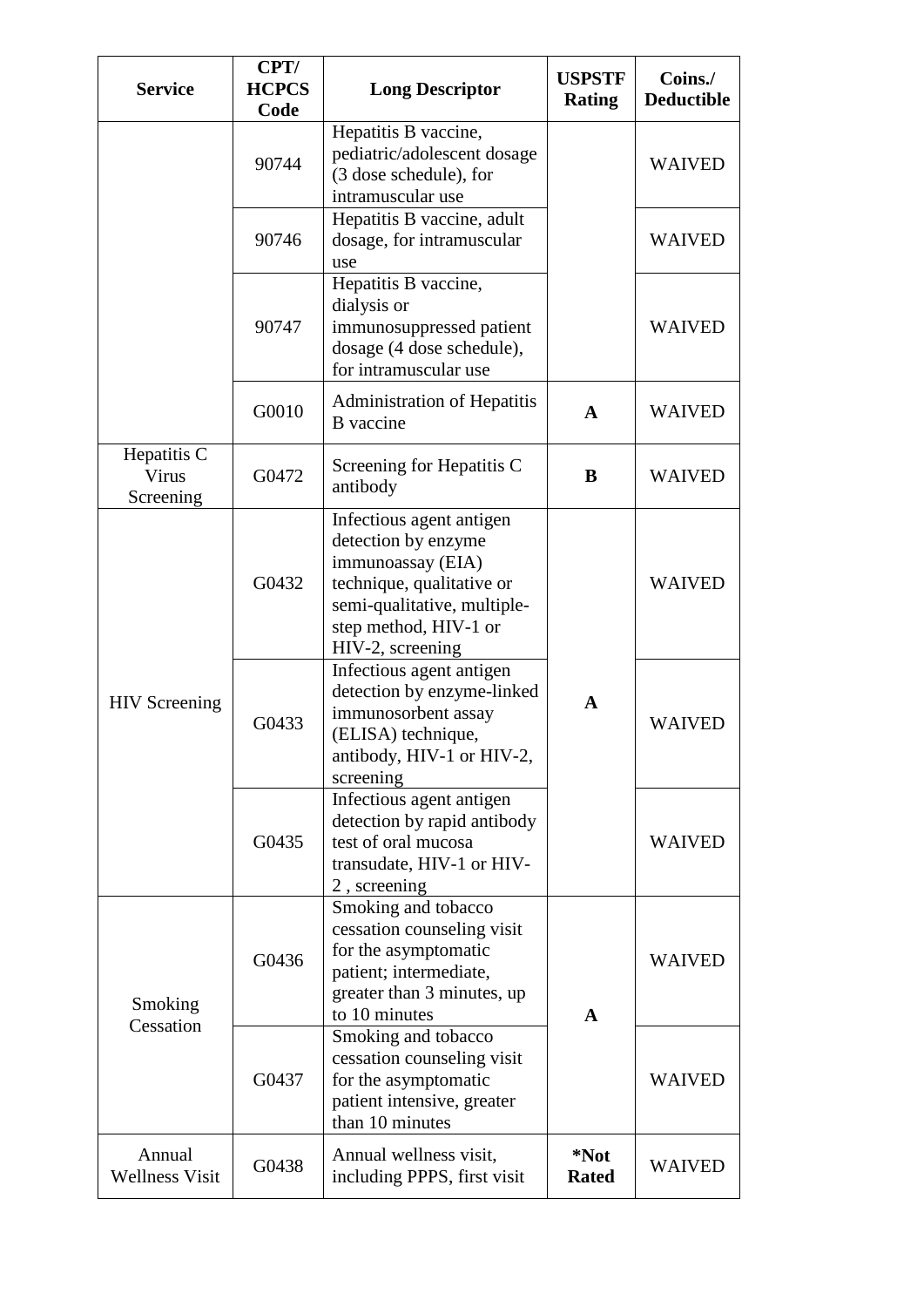| <b>Service</b>                         | CPT/<br><b>HCPCS</b><br>Code | <b>Long Descriptor</b>                                                                                                                                                                           | <b>USPSTF</b><br><b>Rating</b> | Coins./<br><b>Deductible</b> |
|----------------------------------------|------------------------------|--------------------------------------------------------------------------------------------------------------------------------------------------------------------------------------------------|--------------------------------|------------------------------|
|                                        | G0439                        | Annual wellness visit,<br>including PPPS,<br>subsequent visit                                                                                                                                    |                                | <b>WAIVED</b>                |
| Intensive<br><b>Behavioral</b>         | G0447                        | Face-to-Face Behavioral<br>Counseling for Obesity, 15<br>minutes                                                                                                                                 | B                              | <b>WAIVED</b>                |
| Therapy for<br>Obesity                 | G0473                        | Face-to-face behavioral<br>counseling for obesity,<br>$group (2-10), 30 minute(s)$                                                                                                               |                                |                              |
| <b>Lung Cancer</b><br><b>Screening</b> | G0296                        | Counseling visit to discuss<br>need for lung cancer<br>screening (LDCT) using<br>low dose CT scan<br><i>(service is for eligibility)</i><br>determination and shared<br><i>decision making</i> ) | $\boldsymbol{B}$               | <i>WAIVED</i>                |
|                                        | G0297                        | Low dose CT scan (LDCT)<br>for lung cancer screening                                                                                                                                             |                                |                              |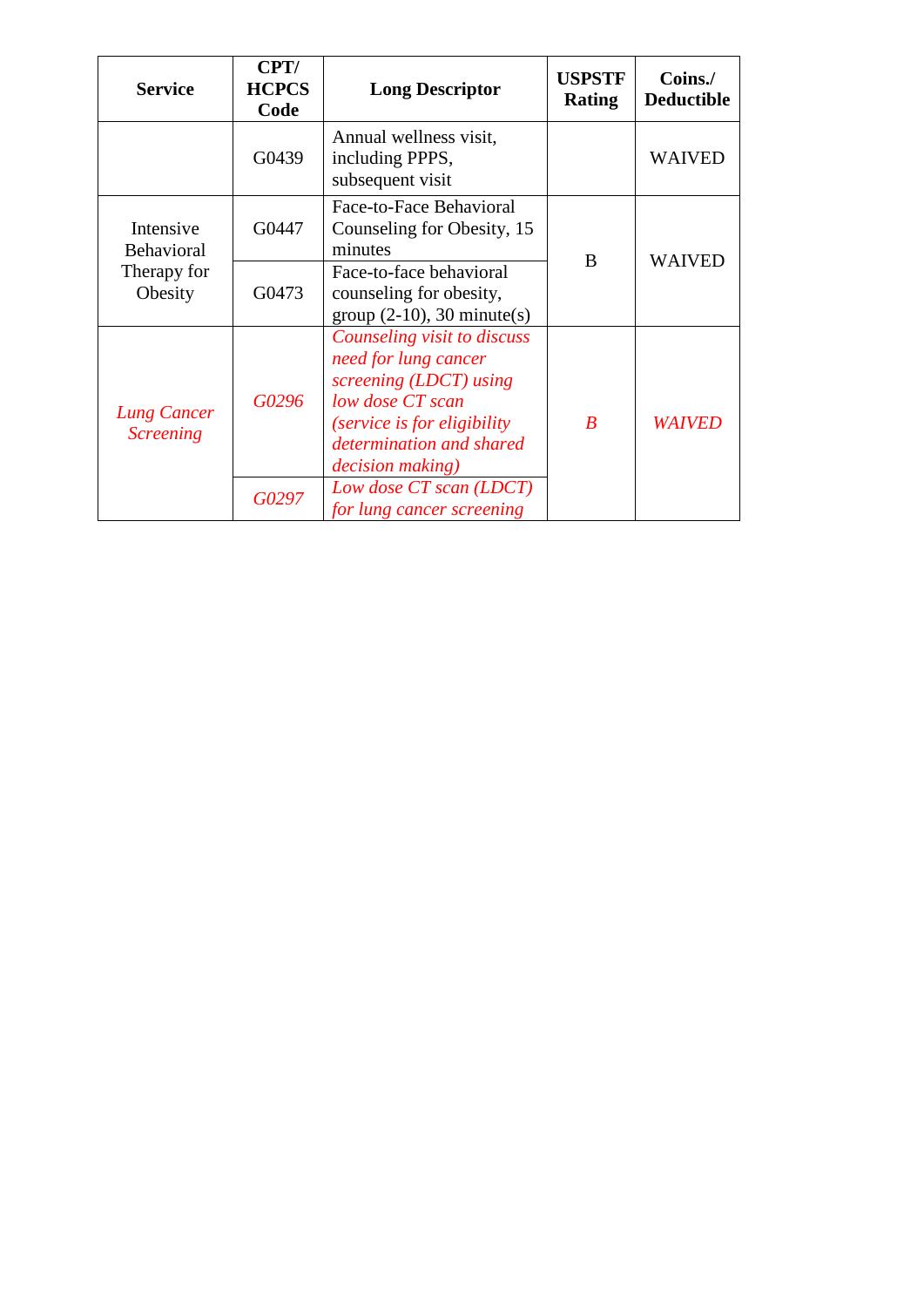## *220 – Screening for Lung Cancer with Low Dose Computed Tomography (LDCT) (Rev.3374, Issued: 10-15-15, Effective: 02-05-15, Implementation: 01-04-16)*

*Effective for services furnished on or after February 5, 2015, Medicare covers a lung cancer screening counseling and shared decision making visit, and for appropriate beneficiaries, annual screening for lung cancer with low dose computed tomography (LDCT) if all the eligibility requirements listed in the national coverage determination (NCD) are met.* 

*See Pub.100-03, Medicare NCD Manual, Chapter 1, Section 210.14, for complete coverage requirements.* 

#### *220.1 – Health Care Common Procedure Coding System (HCPCS) Codes (Rev.3374, Issued: 10-15-15, Effective: 02-05-15, Implementation: 01-04-16)*

*Effective for claims with dates of service on and after February 5, 2015, the following codes are used for lung cancer screening with LDCT services:*

*G0296 – Counseling visit to discuss need for lung cancer screening (LDCT) using low dose CT scan (service is for eligibility determination and shared decision making)*

*G0297 – Low dose CT scan (LDCT) for lung cancer screening*

## *220.2 – Institutional Billing Requirements (Rev.3374, Issued: 10-15-15, Effective: 02-05-15, Implementation: 01-04-16)*

*Effective for claims with dates of service on and after February 5, 2015, providers may use the following types of bill (TOBs) when submitting claims for LDCT lung cancer screening, HCPCS codes G0296 and G0297: 12X, 13X, 22X, 23X, and 85X.* 

*Effective for claims with dates of service on and after February 5, 2015, providers may also use the following TOBs when submitting claims for LDCT lung cancer screening, HCPCS code G0296: 71X, 77X, and 85X with revenue code 096X, 097X, and 098X.* 

*The service shall be paid on the basis shown below:*

*-Outpatient hospital departments – TOBs 12X and 13X - based on Outpatient Prospective Payment System (OPPS),*

*-Skilled nursing facilities (SNFs) – TOBs 22X and 23X – based on the Medicare Physician Fee Schedule (MPFS),*

*-Critical Access Hospitals (CAHs) - TOB 85X – based on reasonable cost,*

*-CAH Method II – TOB 85X with revenue code 096X, 097X, or 098X based on the lesser of the actual charge or the MPFS (115% of the lesser of the fee schedule amount and submitted charge) for HCPCS code G0296 only,*

*-Rural Health Clinics (RHCs) - TOB 71X - based on the all-inclusive rate for HCPCS G0296 only, and*

*-Federally Qualified Health Centers (FQHCs) – TOB 77X - based on the prospective payment systems (PPS) rate for HCPCS G0296 only.*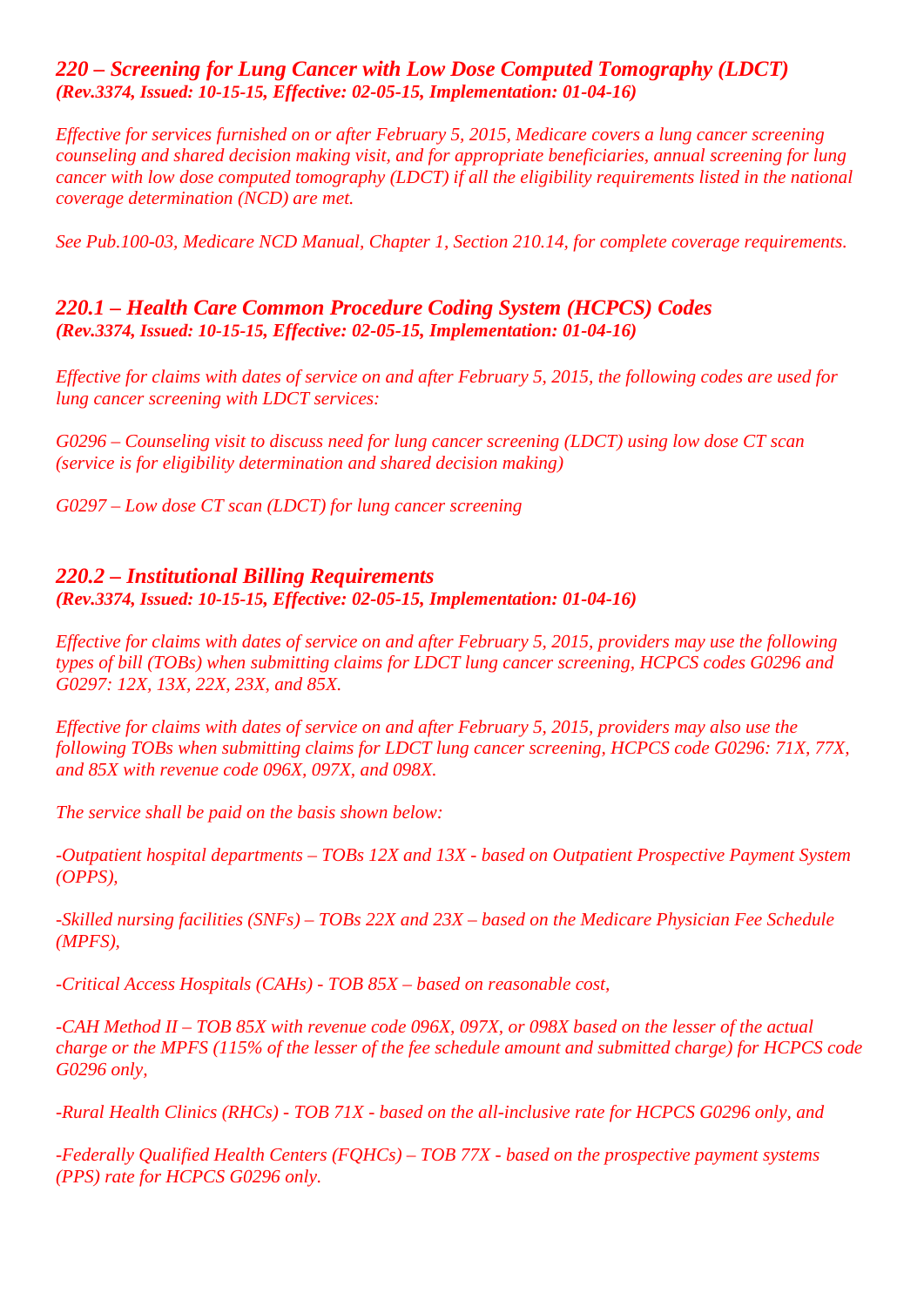*NOTE: For outpatient hospital settings, as in any other setting, services covered under this NCD must be ordered and performed by eligible Medicare providers for these services that meet the eligibility and coverage requirements of this NCD. See Pub.100-03, Medicare NCD Manual, Chapter 1, Section 210.14, for complete coverage requirements.*

## *220.3 – Deductible and Coinsurance (Rev.3374, Issued: 10-15-15, Effective: 02-05-15, Implementation: 01-04-16)*

*There is no deductible and no coinsurance for HCPCS codes G0296 and G0297 claim lines.* 

*220.4 – Claim Adjustment Reason Codes (CARCs), Remittance Advice Remark Codes (RARCs), Group Codes, and Medicare Summary Notice (MSN) Messages (Rev.3374, Issued: 10-15-15, Effective: 02-05-15, Implementation: 01-04-16)*

*Contractors shall use the appropriate claim adjustment reason codes (CARCs), remittance advice remark codes (RARCs), group codes, or Medicare summary notice (MSN) messages when denying payment for LDCT lung cancer screening services, HCPCS codes G0296 and G0297:*

• *Denying services submitted on a TOB other than 12X, 13X, 22X, 23X, 71X, 77X, or 85X:*

*CARC 170 - Payment is denied when performed/billed by this type of provider. Note: Refer to the 835 Healthcare Policy Identification Segment (loop 2110 Service Payment Information REF), if present.*

*RARC N95 – This provider type/provider specialty may not bill this service.*

*MSN 21.25: This service was denied because Medicare only covers this service in certain settings.*

*Spanish Version: "El servicio fue denegado porque Medicare solamente lo cubre en ciertas situaciones."*

*Group Code CO (Contractual Obligation) assigning financial liability to the provider (if a claim is received with a GZ modifier indicating no signed ABN is on file).*

*NOTE: For modifier GZ, use CARC 50 and MSN 8.81.*

• *Denying services for HCPCS G0296 for TOBs 71X and 77X when G0296 is billed on the same date of service with another visit (this does not apply to initial preventive physical exams for 71X TOBs), for claims with dates of service on and after February 5, 2015:*

*CARC 97 - The benefit for this service is included in the payment/allowance for another service/procedure that has already been adjudicated. Note: Refer to the 835 Healthcare Policy Identification Segment (loop 2110 Service Payment Information REF), if present.* 

*RARC M15 - Separately billed services/tests have been bundled as they are considered components of the same procedure. Separate payment is not allowed.*

*MSN 16.34 - You should not be billed for this service. You are only responsible for any deductible and coinsurance amounts listed in the 'You May Be Billed' column.* 

*NOTE: 77X TOBs will be processed through the Integrated Outpatient Code Editor under the current process.*

*Group Code CO assigning financial liability to the provider.*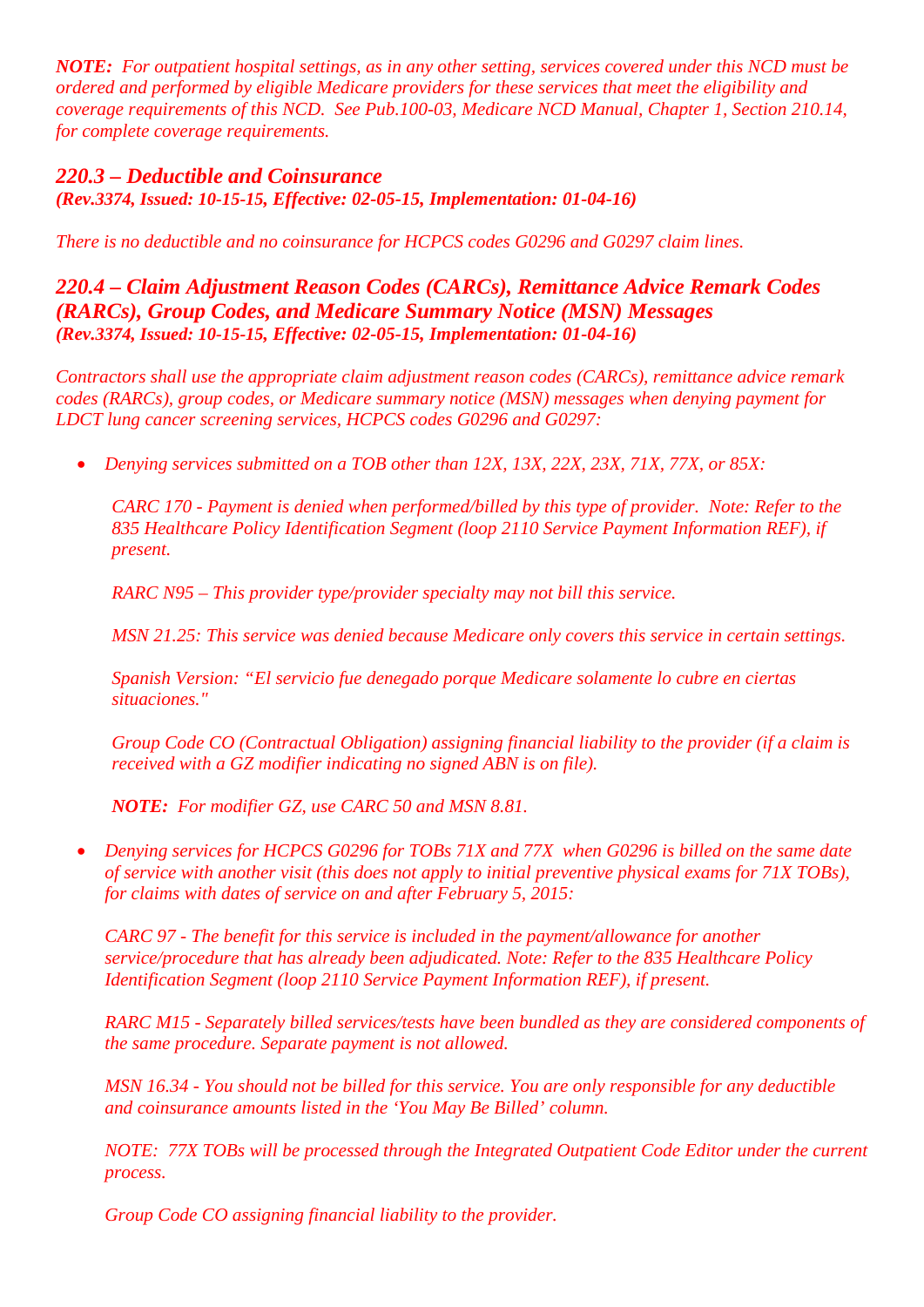• *Denying services where a previous HCPCS G0297, is paid in history in a 12-month period (at least 11 full months must elapse from the date of the last screening), for claims with dates of service on and after February 5, 2015:*

*CARC 119 – Benefit maximum for this time period or occurrence has been reached.*

*RARC N386 - This decision was based on a National Coverage Determination (NCD). An NCD provides a coverage determination as to whether a particular item or service is covered. A copy of this policy is available at www.cms.gov/mcd/search.asp. If you do not have web access, you may contact the contractor to request a copy of the NCD.*

*MSN 15.20: "The following policy was used when we made this decision: NCD 210.14."*

*Spanish Version – "Las siguientes políticas fueron utilizadas cuando se tomó esta decisión: NCD 210.14."*

*Contractors processing institutional claims shall use the following MSN message in addition to MSN 15.20:*

*MSN 15.19 - Local Coverage Determinations (LCDs) help Medicare decide what is covered. An LCD was used for your claim. You can compare your case to the LCD, and send information from your doctor if you think it could change our decision. Call 1-800-MEDICARE (1-800-633-4227) for a copy of the LCD.*

*Spanish Version - Las Determinaciones Locales de Cobertura (LCDs en inglés) le ayudan a decidir a Medicare lo que está cubierto. Un LCD se usó para su reclamación. Usted puede comparar su caso con la determinación y enviar información de su médico si piensa que puede cambiar nuestra decisión. Para obtener una copia del LCD, llame al 1-800-MEDICARE (1-800-633-4227).*

*NOTE: Due to system requirement, FISS has combined messages 15.19 and 15.20 so that, when used for the same line item, both messages will appear on the same MSN.* 

*Group Code CO assigning financial liability to the provider (if a claim is received with a GZ modifier indicating no signed ABN is on file).*

*NOTE: For modifier GZ, use CARC 50 and MSN 8.81.*

• *Denying claim lines for HCPCS G0296 and G0297 because the beneficiary is not between the ages of 55 and 77 at the time the service was rendered:*

*CARC 6: "The procedure/revenue code is inconsistent with the patient's age. Note: Refer to the 835 Healthcare Policy Identification Segment (loop 2110 Service Payment Information REF), if present."*

*MSN 15.20: "The following policy was used when we made this decision: NCD 210.14.*

*Spanish Version – "Las siguientes políticas fueron utilizadas cuando se tomó esta decisión: NCD 210.14."*

*Contractors processing institutional claims shall use the following MSN message in addition to MSN 15.20:*

*MSN 15.19 - Local Coverage Determinations (LCDs) help Medicare decide what is covered. An LCD was used for your claim. You can compare your case to the LCD, and send information from your doctor if you think it could change our decision. Call 1-800-MEDICARE (1-800-633-4227) for a copy of the LCD.*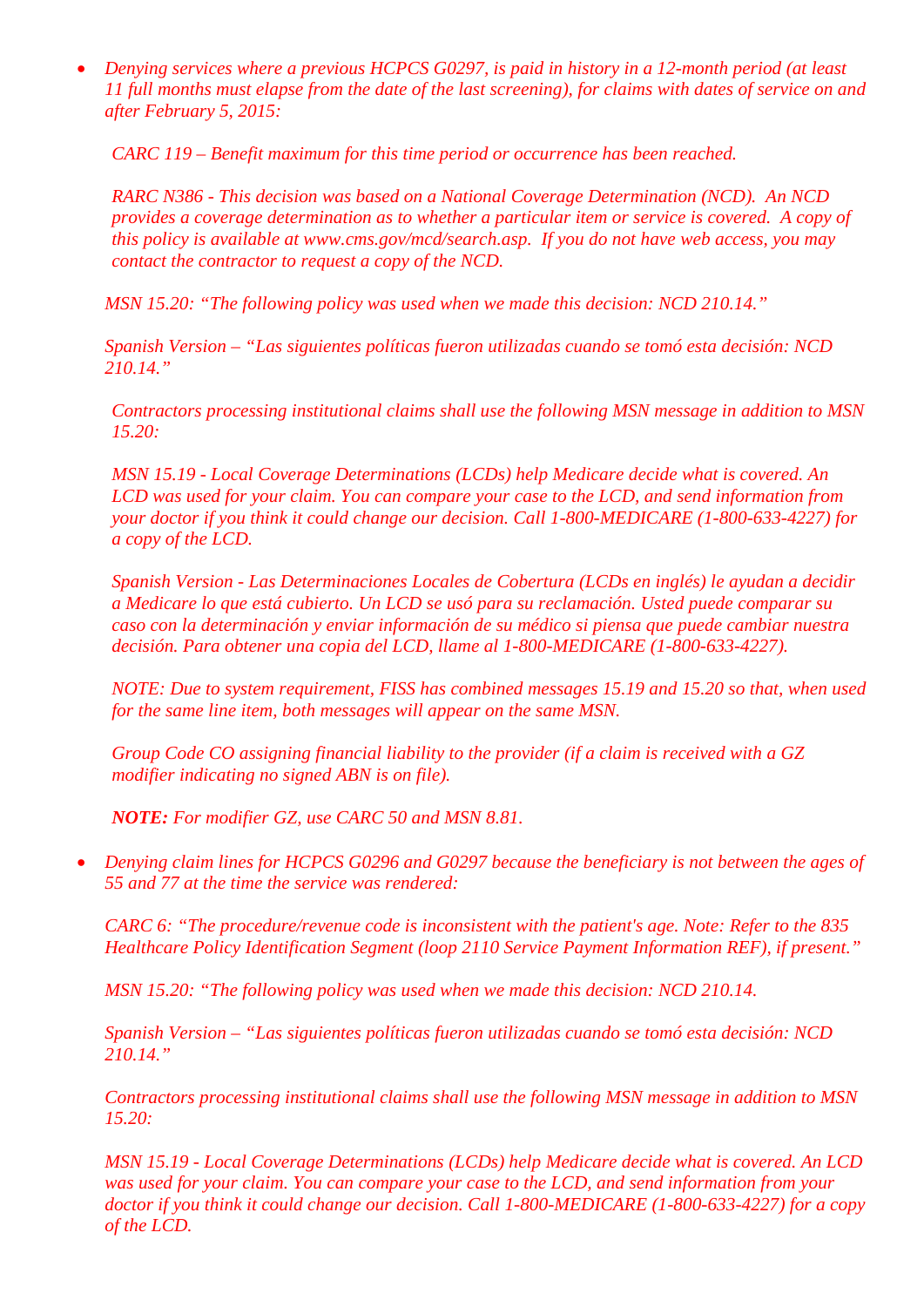*Spanish Version - Las Determinaciones Locales de Cobertura (LCDs en inglés) le ayudan a decidir a Medicare lo que está cubierto. Un LCD se usó para su reclamación. Usted puede comparar su caso con la determinación y enviar información de su médico si piensa que puede cambiar nuestra decisión. Para obtener una copia del LCD, llame al 1-800-MEDICARE (1-800-633-4227).*

*NOTE: Due to system requirement, FISS has combined messages 15.19 and 15.20 so that, when used for the same line item, both messages will appear on the same MSN.* 

*Group Code: CO (Contractual Obligation) assigning financial liability to the provider (if a claim is received with a GZ modifier indicating no signed ABN is on file).*

*NOTE: For modifier GZ, use CARC 50 and MSN 8.81.*

• *Denying claim lines for HCPCS G0296 and G0297 because the claim line was not billed with ICD-9 code V15.82 (ICD-10 Z87.891, personal history of tobacco use/personal history of nicotine dependence):*

*CARC 167 – This (these) diagnosis(es) is (are) not covered. Note: Refer to the 835 Healthcare Policy Identification Segment (loop 2110 Service Payment Information REF), if present.*

*RARC N386 - This decision was based on a National Coverage Determination (NCD). An NCD provides a coverage determination as to whether a particular item or service is covered. A copy of this policy is available at www.cms.gov/mcd/search.asp. If you do not have web access, you may contact the contractor to request a copy of the NCD.*

*MSN 15.20 – The following policy was used when we made this decision: NCD 210.14.*

*Spanish Version – "Las siguientes políticas fueron utilizadas cuando se tomó esta decisión: NCD 210.14."*

*Contractors processing institutional claims shall use the following MSN message in addition to MSN 15.20:*

*MSN 15.19 - Local Coverage Determinations (LCDs) help Medicare decide what is covered. An LCD was used for your claim. You can compare your case to the LCD, and send information from your doctor if you think it could change our decision. Call 1-800-MEDICARE (1-800-633-4227) for a copy of the LCD.*

*Spanish Version - Las Determinaciones Locales de Cobertura (LCDs en inglés) le ayudan a decidir a Medicare lo que está cubierto. Un LCD se usó para su reclamación. Usted puede comparar su caso con la determinación y enviar información de su médico si piensa que puede cambiar nuestra decisión. Para obtener una copia del LCD, llame al 1-800-MEDICARE (1-800-633-4227).*

*NOTE: Due to system requirement, FISS has combined messages 15.19 and 15.20 so that, when used for the same line item, both messages will appear on the same MSN.*

*Group Code: CO assigning financial liability to the provider (if a claim is received with a GZ modifier indicating no signed ABN is on file).*

*NOTE: For modifier GZ, use CARC 50 and MSN 8.81.*